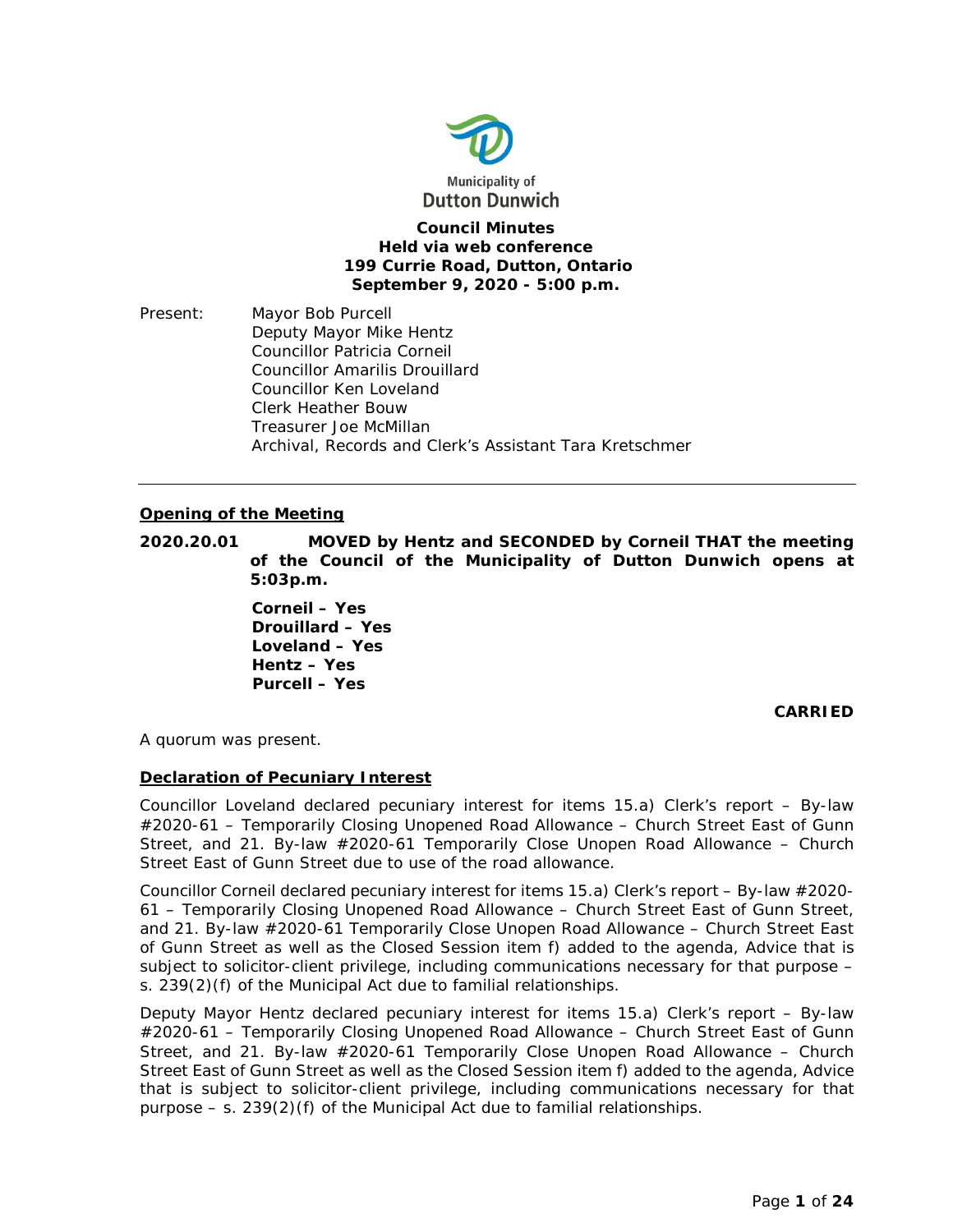### **Adoption of Minutes**

**2020.20.02 MOVED by Drouillard and SECONDED by Loveland THAT the Council of the Municipality of Dutton Dunwich approves the draft minutes of the August 19, 2020 meeting forwarded to Council Members, and the Mayor and the Clerk are authorized to sign same.**

> **Corneil – Yes Drouillard – Yes Loveland – Yes Hentz – Yes Purcell – Yes**

> > **CARRIED**

## **REVIEW OF ITEMS NOT LISTED ON AGENDA**

- a) **ANNOUNCEMENTS** Verbal SWIFT announcement by Mayor Purcell
- b) **CLOSED SESSION** A proposed or pending acquisition or disposition of land by the municipality  $- s.239(2)(c)$  of the Municipal Act
- c) **CLOSED SESSION** The security of the property of the municipality s. 239(2)(a) of the Municipal Act
- d) **CLOSED SESSION** Advice that is subject to solicitor-client privilege, including communications necessary for that purpose  $- s$ . 239(2)(f) of the Municipal Act

## **PUBLIC WORKS DEPT**

## Public Works Monthly Report

**2020.20.03 MOVED by Loveland and SECONDED by Corneil THAT the Council of the Municipality of Dutton Dunwich receives the report of the Manager of Roads and Facilities titled "Public Works Monthly Report – August 2020", dated September 9, 2020 for information.**

> **Corneil – Yes Drouillard – Yes Loveland – Yes Hentz – Yes Purcell – Yes**

## **CARRIED**

## Currie Road Parking Area

Councillor Loveland inquired if it would be cost effective to use recycled asphalt for the entire project and what the total number of additional parking spaces would result. The Manager of Roads and Facilities replied that using recycled asphalt would be cheaper, however using gravel creates better base without settling. He added that 1 parking space would be lost on Currie Road and 5 parking spaces would be gained along the municipal building.

## **2020.20.04 MOVED by Loveland and SECONDED by Drouillard THAT the Council of the Municipality of Dutton Dunwich receives the report of the Manager of Roads and Facilities titled "Currie Road Parking Area", dated September 9, 2020 for information; and**

**THAT Council approve the proposed parking area at 199 Currie Road and direct staff to proceed with construction.** 

**Corneil – Yes Drouillard – Yes Loveland – Yes Hentz – Yes Purcell – Yes**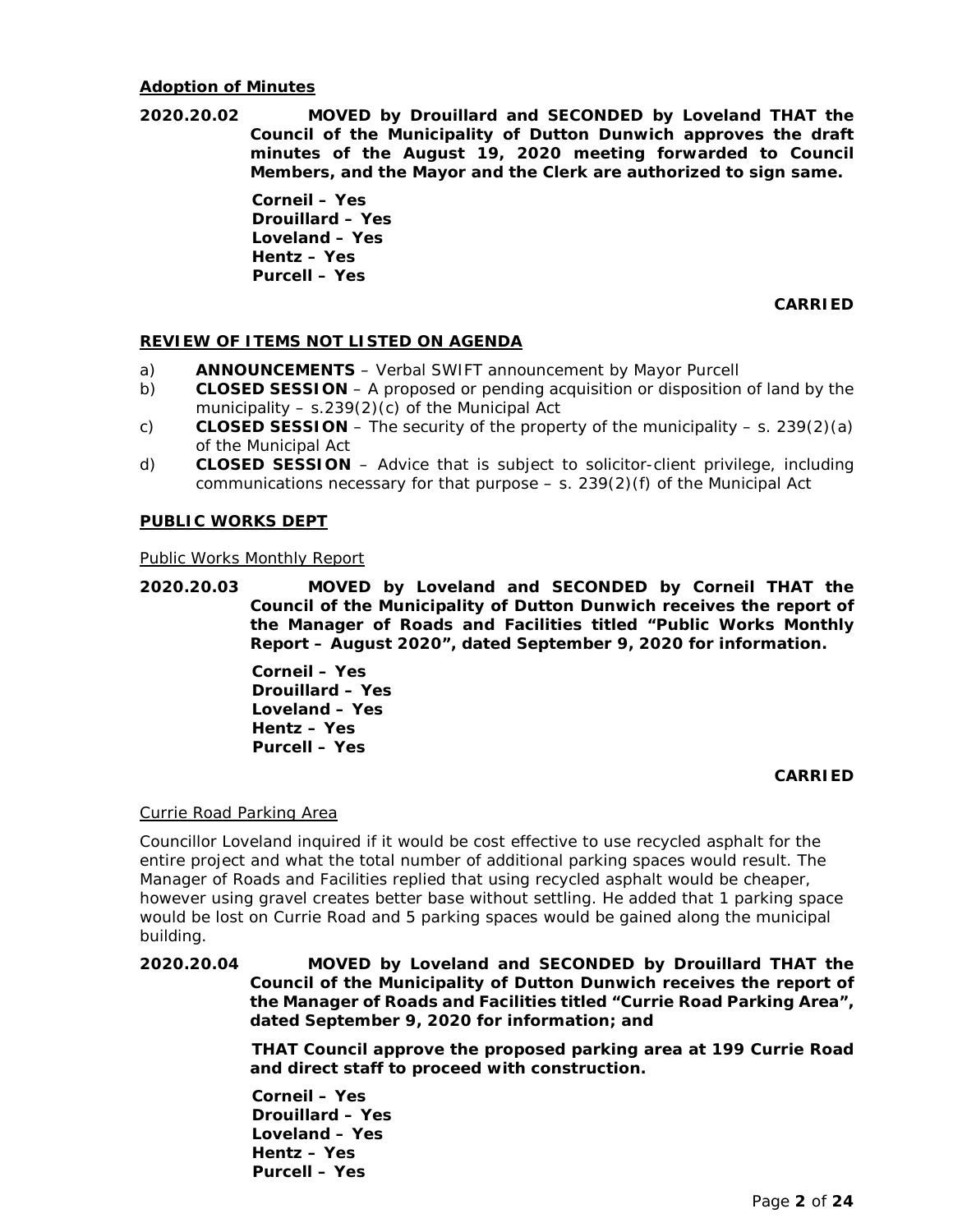### Miller Road Crosswalk

Mayor Purcell asked the Treasurer if the municipality had the funds to complete the project this year. Councillor Loveland inquired if the funds could come from the Improvement to Service Delivery and Efficiency Fund. The Treasurer stated that the money from that fund is still undesignated and that it is a possibility.

**2020.20.05 MOVED by Hentz and SECONDED by Drouillard THAT the Council of the Municipality of Dutton Dunwich receives the report of the Manager of Roads and Facilities titled "Miller Road Crosswalk", dated September 9, 2020 for information; and**

> **THAT Council approve a formal request to Elgin County Council proposing a crosswalk on Miller Road to provide an enhanced safety measure for residents of Dutton Dunwich.**

**Corneil – Yes Drouillard – Yes Loveland – Yes Hentz – Yes Purcell – Yes** 

**CARRIED**

## **PLANNING**

ZBA #12/20 – Estate of Larry Albert Hull

**2020.20.06 MOVED by Hentz and SECONDED by Drouillard THAT the Public Meeting to consider Zoning By-law Amendment File No. ZBA 12/20, filed by the Estate of Larry Albert Hull – Executors Mike Hull and Patricia Van Vugt, for 29548 Pioneer Line, Municipality of Dutton Dunwich, opens at 5:17 p.m.**

> **Corneil – Yes Drouillard – Yes Loveland – Yes Hentz – Yes Purcell – Yes**

## **CARRIED**

The Planner presented this report to Council. No members of the public in attendance had any comments on this application, and there were no comments from Council.

**2020.20.07 MOVED by Loveland and SECONDED by Corneil THAT the Council of the Municipality of Dutton Dunwich receives the report of the Planner titled "Application for Zoning By-law Amendment ZBA 12/20 – Concession 5 North of A, Part of Lot 12, 29548 Pioneer Line, Municipality of Dutton Dunwich – Estate of Larry Hull – Executors Mike Hull and Patricia Van Vugt", dated September 9, 2020 for information; and**

> **THAT Council approves Zoning By-law Amendment ZBA 12/20, for property located at 29548 Pioneer line, from Village Industrial (M4) to Village Residential (VR1), in accordance with site specific by-law #2020-62.**

**Corneil – Yes Drouillard – Yes Loveland – Yes Hentz – Yes**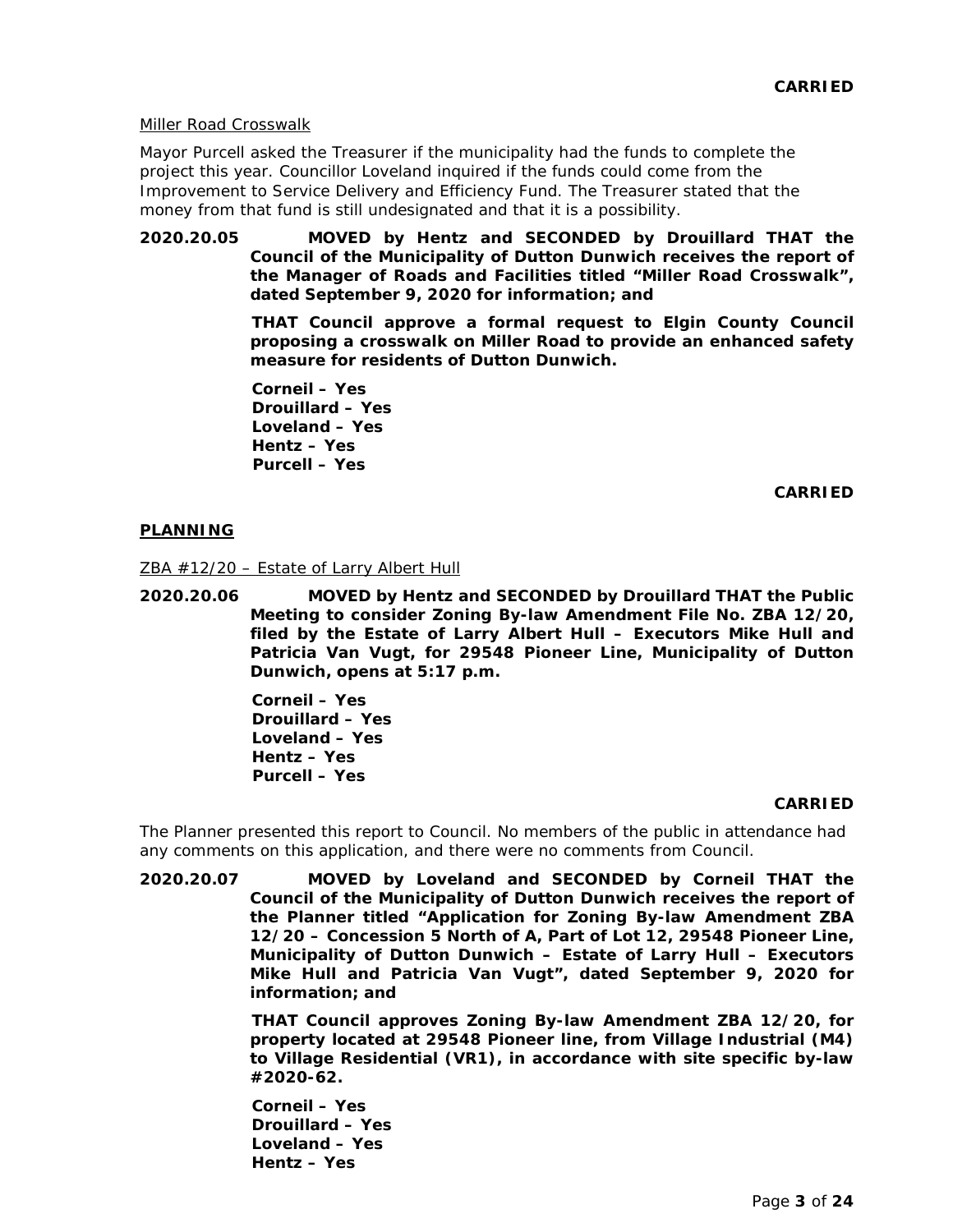## **Purcell – Yes**

#### **CARRIED**

**2020.20.08 MOVED by Loveland and SECONDED by Hentz THAT the Public Meeting to consider Zoning By-law Amendment File No. ZBA 12/20, filed by the Estate of Larry Albert Hull – Executors Mike Hull and Patricia Van Vugt, for 29548 Pioneer Line, Municipality of Dutton Dunwich closes at 5:23 p.m. and the regular meeting reconvenes.**

> **Corneil – Yes Drouillard – Yes Loveland – Yes Hentz – Yes Purcell – Yes**

> > **CARRIED**

## **WATER DEPARTMENT**

Water Operations Manager's Monthly Report

**2020.20.09 MOVED by Hentz and SECONDED by Loveland THAT the Council of the Municipality of Dutton Dunwich receives the report of the Water Operations Manager titled "Water Operations Report – August 2020", dated September 9, 2020 for information.**

> **Corneil – Yes Drouillard – Yes Loveland – Yes Hentz – Yes Purcell – Yes**

> > **CARRIED**

Monthly Safety Meeting Minutes

**2020.20.10 MOVED by Loveland and SECONDED by Corneil THAT the Council of the Municipality of Dutton Dunwich receives the "Water Department Safety Meeting Minutes", dated August 24, 2020 for information.**

> **Corneil – Yes Drouillard – Yes Loveland – Yes Hentz – Yes Purcell – Yes**

> > **CARRIED**

## **WASTEWATER DEPARTMENT**

Wastewater Operator Monthly Report

**2020.20.11 MOVED by Corneil and SECONDED by Drouillard THAT the Council of the Municipality of Dutton Dunwich receives the report of the Wastewater Operator titled "Monthly Report – August 2020", dated September 9, 2020 for information.**

> **Corneil – Yes Drouillard – Yes Loveland – Yes Hentz – Yes Purcell – Yes**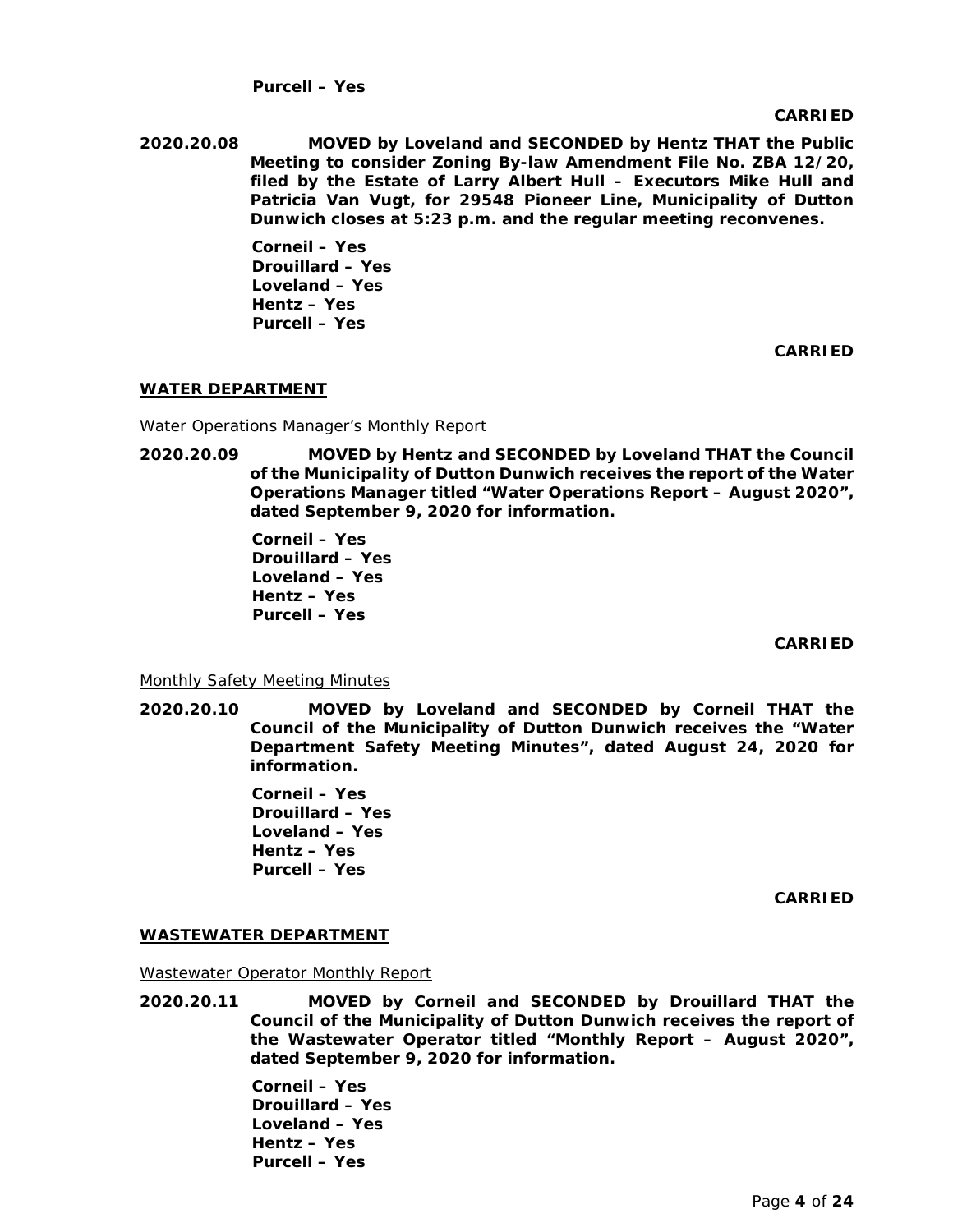## **BUILDING DEPARTMENT**

### Monthly Building Activity Report

**2020.20.12 MOVED by Drouillard and SECONDED by Hentz THAT the Council of the Municipality of Dutton Dunwich receives the report of the Chief Building Official titled "Building Activity Report – August 2020", dated September 9, 2020 for information.**

> **Corneil – Yes Drouillard – Yes Loveland – Yes Hentz – Yes Purcell – Yes**

> > **CARRIED**

### **FIRE DEPARTMENT**

Fire Chief's Monthly Report

**2020.20.13 MOVED by Drouillard and SECONDED by Hentz THAT the Council of the Municipality of Dutton Dunwich receives the report of the Fire Chief titled "Monthly Report – August 2020", dated September 9, 2020 for information.**

> **Corneil – Yes Drouillard – Yes Loveland – Yes Hentz – Yes Purcell – Yes**

> > **CARRIED**

### **PLANNING CONTINUED**

ZBA #05/20 – Brokenshire

**2020.20.14 MOVED by Hentz and SECONDED by Corneil THAT the Public Meeting to consider Draft Plan of Subdivision 34T-DD2001 and Zoning By-law Amendment File No. ZBA 05/20, filed by Brokenshire Farms, for Part of Lot 13, Concession A, Municipality of Dutton Dunwich opens at 5:29 p.m.**

> **Corneil – Yes Drouillard – Yes Loveland – Yes Hentz – Yes Purcell – Yes**

#### **CARRIED**

The Planner presented this report to Council. The Planner explained that a report with amended conditions will be presented at the September 23<sup>rd</sup> meeting.

Michaela Lenz (103 Lila Street), asked if there would be an access road to/from Pioneer Line to ensure Lila Street wouldn't have construction traffic, if greenspace will be included on the east side of the Village, if the stormwater management area is a pond or if it could be greenspace and what the time frame was to complete the subdivision.

The Planner replied that access for construction would be negotiated as part of the agreement, but that Lila Street will be connected to the proposed subdivision. She continued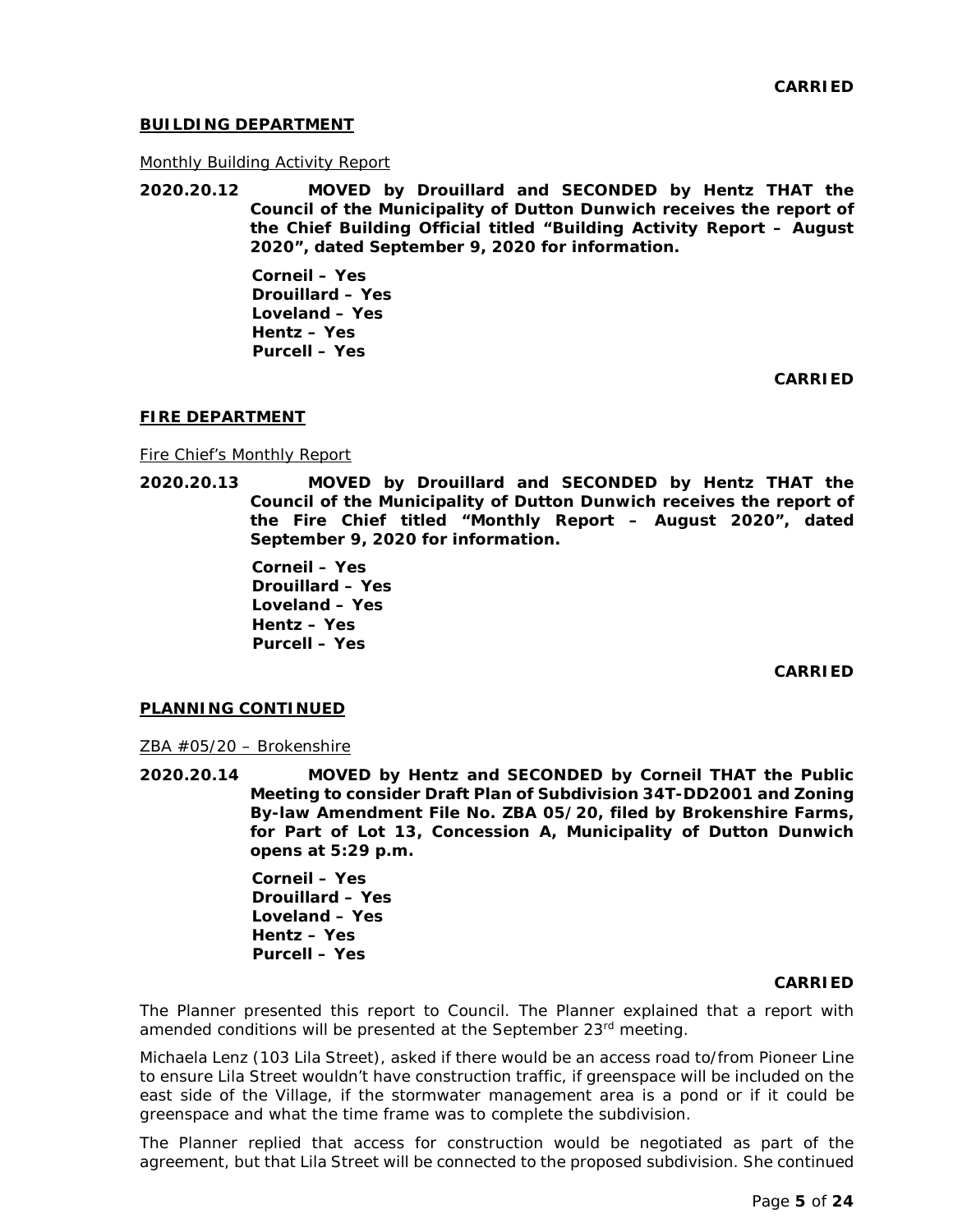that the municipality collects money in lieu of parkland but that Council could use those monies to purchase land for park space. The stormwater management area will be a 1.2m wet pond and unlike other ponds in the municipality. She added that the developer has 3 years to fulfill the conditions of the development.

Deb and Terry Wallace (265 Margaret Street), asked about the stormwater management pond and that when it is in place who will maintain and manage it. They further inquired if the pond would have a pathway around it and expressed concern for mosquitoes for properties backing on to the area. Mr. Wallace expressed concern around trades using side streets for parking and the safety risk this could cause for children living in the area. He also inquired who holds the developer accountable if the work is sub-standard. He used the example of sidewalks looking like patchwork in an already completed subdivision. Finally, he expressed concern that the construction of the subdivision would affect his property value.

The Planner explained that once the subdivision is complete the municipality will own and maintain the stormwater management area. There will be no walkways around it but it will be landscaped and fenced. In regard to parking she stated that the development agreement addresses certain things like no mud shall be tracked onto streets and that they must park like any other person is required to. The planner continued that the sidewalks are inspected and that security is not returned until they are made to the standard of the municipality. She added that assessments are completed by MPAC and that subdivisions being built next to other subdivisions has very little impact on the assessment of existing homes.

There were no comments from Council.

**2020.20.15 MOVED by Loveland and SECONDED by Hentz THAT the Council of the Municipality of Dutton Dunwich receives the report of the Planner titled "Application for Draft Plan of Subdivision 34T-DD2001 and Zoning By-law Amendment ZBA 05/20 – Part of Lot 13, Concession A, Municipality of Dutton Dunwich – Brokenshire Farms", dated September 9, 2020 for information.** 

> **Corneil – Yes Drouillard – Yes Loveland – Yes Hentz – Yes Purcell – Yes**

## **CARRIED**

**2020.20.16 MOVED by Hentz and SECONDED by Corneil THAT Council recommend approval of the proposed Plan of Subdivision 34T-DD2001 for Brokenshire Farms, Part of Lot 13, Concession A, for the creation of 72 single detached dwellings and 20 semi-detached dwellings for a total of 92 new residential dwelling units; and**

**THAT Council defer the conditions of Draft Plan Approval; and**

**THAT Council approve the site-specific Zoning By-law Amendment ZBA 05/20, Block 84, from Agricultural (A1) to Defined Area Agricultural (A1-13) on Schedule A, Map 10, to allow the proposed 0.96 ha storm water management pond to be located outside of the development area in accordance with the site-specific by-law #2020- 67.**

**Corneil – Yes Drouillard – Yes Loveland – Yes Hentz – Yes Purcell – Yes**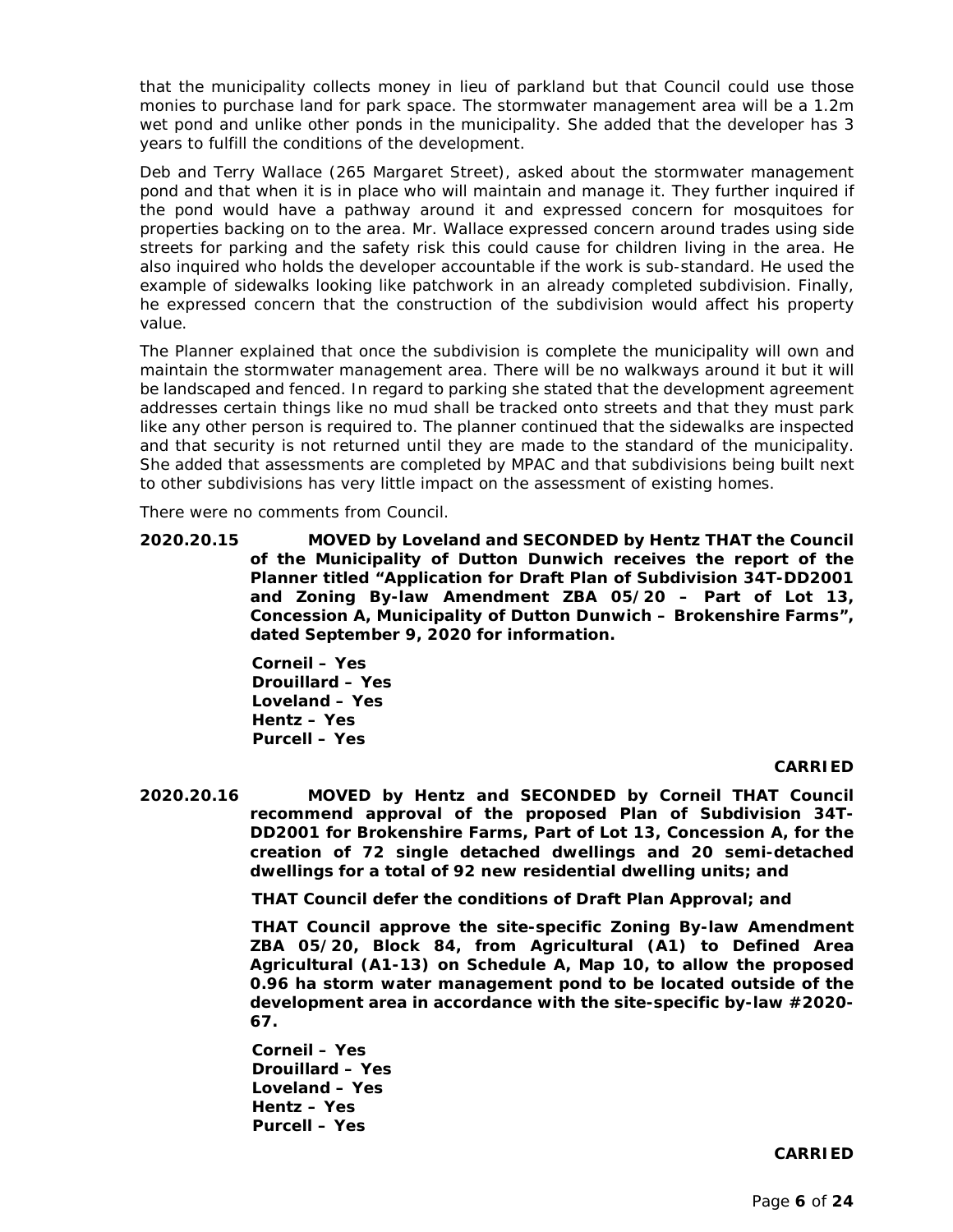**2020.20.17 MOVED by Drouillard and SECONDED by Loveland THAT the Public Meeting to consider Draft Plan of Subdivision 34T-DD2001 and Zoning By-law Amendment File No. ZBA 05/20, filed by Brokenshire Farms, for Part of Lot 13, Concession A, Municipality of Dutton Dunwich closes at 5:53 p.m. and the regular meeting reconvenes.** 

> **Corneil – Yes Drouillard – Yes Loveland – Yes Hentz – Yes Purcell – Yes**

> > **CARRIED**

## ZBA #13/20 – Haasen

**2020.20.18 MOVED by Loveland and SECONDED by Corneil THAT the Public Meeting to consider Zoning By-law Amendment File No. ZBA 13/20, filed by Justin and Sara Haasen, for 33220 Talbot Line, Municipality of Dutton Dunwich, opens at 5:54 p.m.**

> **Corneil – Yes Drouillard – Yes Loveland – Yes Hentz – Yes Purcell – Yes**

## **CARRIED**

The Planner presented this report to Council. No members of the public in attendance commented on this application, and there were no comments from Council.

**2020.20.19 MOVED by Corneil and SECONDED by Drouillard THAT the Council of the Municipality of Dutton Dunwich receives the report of the Planner titled "Application for Zoning By-law Amendment ZBA 13/20 – 33220 Talbot Line, Municipality of Dutton Dunwich – Justin and Sara Haasen", dated September 9, 2020 for information; and** 

> **THAT Council approve Zoning By-law Amendment ZBA 13/20, for property located at 33220 Talbot Line, from Hamlet Commercial (HC) to Hamlet Residential (HR), in accordance with site-specific by-law #2020-64.**

**Corneil – Yes Drouillard – Yes Loveland – Yes Hentz – Yes Purcell – Yes** 

#### **CARRIED**

**2020.20.20 MOVED by Loveland and SECONDED by Hentz THAT the Public Meeting to consider Zoning by-law Amendment File No. ZBA 13/20, filed by Justin and Sara Haasen, for 33220 Talbot Line, Municipality of Dutton Dunwich closes at 5:59 p.m. and the regular meeting reconvenes.**

> **Corneil – Yes Drouillard – Yes Loveland – Yes Hentz – Yes Purcell – Yes**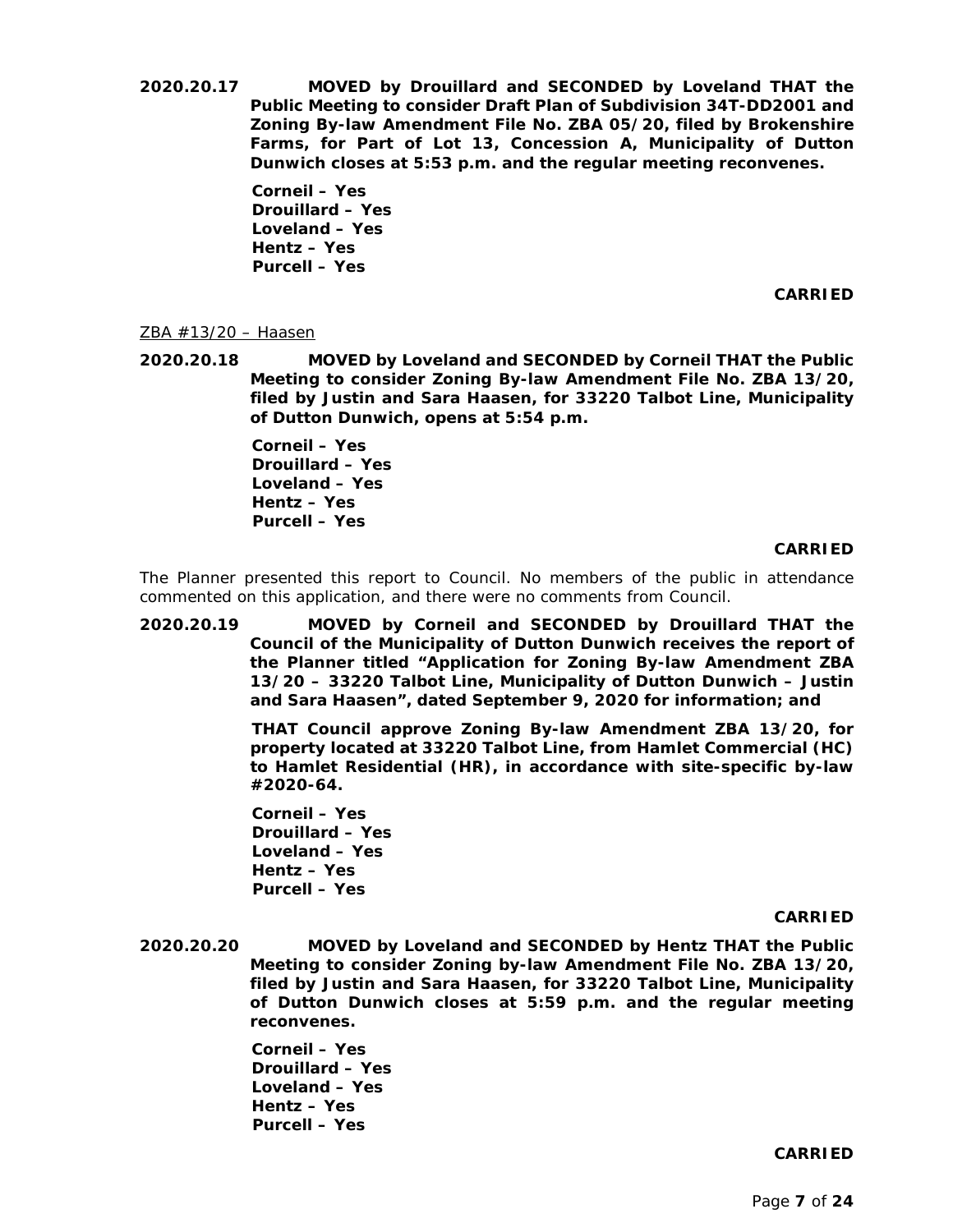**2020.20.21 MOVED by Hentz and SECONDED by Corneil THAT the Public Meeting to consider Zoning By-law Amendment File No. ZBA 11/20, filed by Ron and Heather Lehman, for 7 Wallace Street, Municipality of Dutton Dunwich, opens at 6:00 p.m.**

> **Corneil – Yes Drouillard – Yes Loveland – Yes Hentz – Yes Purcell – Yes**

## **CARRIED**

The Planner presented this report to Council.

Murray Smith (9 Rose Street), expressed concern about the size of the map on the notification. He is also concerned that the landowner is trying to build too much on a small property and that he was therefore in opposed to the application. He is concerned that the owners will build a secondary dwelling and then sell the property.

The Planner explained that the application does not address the structure being built on the property but rather the use of the property. Councillor Loveland noted that he anticipates there will be a lot more applications for secondary dwellings as an alternative for affordable housing in future.

**2020.20.22 MOVED by Drouillard and SECONDED by Hentz THAT the Council of the Municipality of Dutton Dunwich receives the report of the Planner titled "Application for Zoning By-law Amendment ZBA 11/20 – 7 Wallace Street, Municipality of Dutton Dunwich – Ron and Heather Lehman", dated September 9, 2020 for information; and**

> **THAT Council approve the site-specific Zoning By-law Amendment ZBA 11/20, for property located at 7 Wallace Street, to rezone the subject lands from Hamlet Residential (HR) to a Defined Area Hamlet Residential (HR-4) on Schedule C, Map 1 of Zoning By-law #2004-24, to permit a residential secondary dwelling, in accordance with the site-specific by-law #2020-63.**

**Corneil – Yes Drouillard – Yes Loveland – Yes Hentz – Yes Purcell – Yes** 

#### **CARRIED**

**2020.20.23 MOVED by Loveland and SECONDED by Drouillard THAT the Public Meeting to consider Zoning by-law Amendment File No. ZBA 11/20, filed by Ron and Heather Lehman, for 7 Wallace Street, Municipality of Dutton Dunwich, closes at 6:12 p.m. and the regular meeting reconvenes.**

> **Corneil – Yes Drouillard – Yes Loveland – Yes Hentz – Yes Purcell – Yes**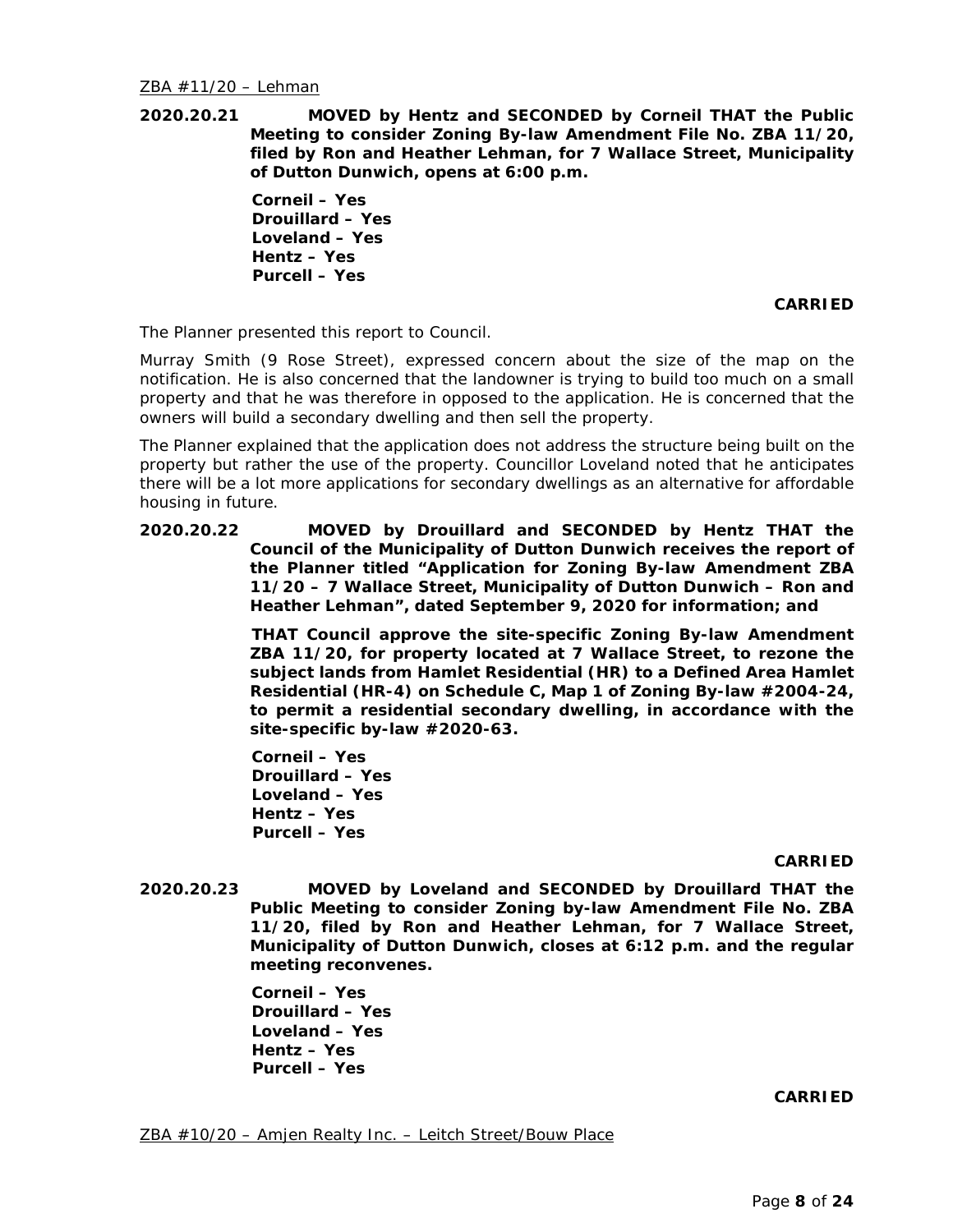The Planner addressed the part lot control application originally part of the Council agenda. She stated that it was for the triangular lot and 2 adjacent lots and that this application has been formally withdrawn.

Donna Mylrea (278 Miller Road), commented that the application still showed 1.37m of distance to the property line, and hopes that the municipality will review their policies on irregular shaped lots.

The Planner advised Council that staff could be directed to complete a zoning by-law amendment for the entire municipality to address irregular shaped lots or a zoning by-law amendment could be completed to address this singular lot. There is also an opportunity for affected landowners to appeal these applications.

Gary Blazak, representing Amjen Realty Inc., stated that he and the developer are exploring several building footprints and that they would consider a plan for this lot at a later time.

Councillors Corneil, Drouillard and Loveland expressed concern of the setbacks and asked that when the developer decides to move forward, that this issue be brought back to Council. The Planner explained that there is no trigger in the planning process that requires building permits to be brought before Council.

Council directs staff to prepare a zoning by-law amendment application to address irregular shaped lots in the municipality.

**2020.20.24 MOVED by Loveland and SECONDED by Corneil THAT the Public Meeting to consider Zoning By-law Amendment File No. ZBA 10/20, filed by Amjen Realty Inc., for 1 & 2 Bouw Place, Municipality of Dutton Dunwich, opens at 6:16 p.m.**

> **Corneil – Yes Drouillard – Yes Loveland – Yes Hentz – Yes Purcell – Yes**

# **CARRIED**

The Planner presented this report to Council. No members of the public in attendance had comments on this report, and there were no comments from Council.

**2020.20.25 MOVED by Hentz and SECONDED by Drouillard THAT the Council of the Municipality of Dutton Dunwich receives the report of the Planner titled "Application for Zoning By-law Amendment ZBA 10/20 – 1 Bouw Place, Municipality of Dutton Dunwich – Amjen Realty Inc. – Sandy Acchione", dated September 9, 2020 for information.** 

> **Corneil – Yes Drouillard – Yes Loveland – Yes Hentz – Yes Purcell – Yes**

## **CARRIED**

**2020.20.26 MOVED by Corneil and SECONDED by Drouillard THAT the Council of the Municipality of Dutton Dunwich approves the sitespecific Zoning By-law Amendment ZBA 10/20, to rezone he subject lands from Village Residential 1 (VR1-5) Zone to Village Residential 1 (VR1-6) Zone for 1 Bouw Place in accordance with site-specific bylaw #2020-65.** 

> **Corneil – Yes Drouillard – Yes Loveland – Yes Hentz – Yes**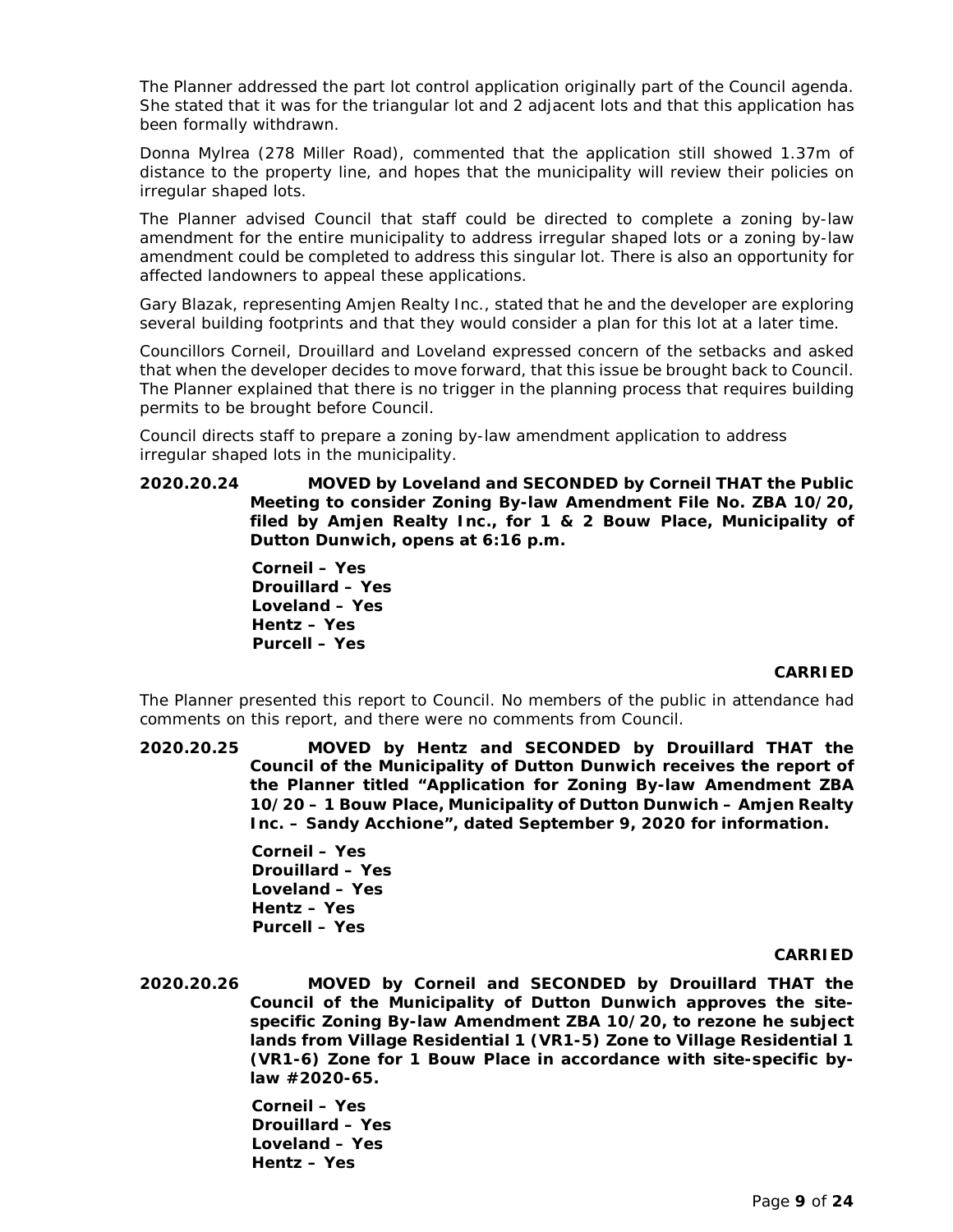The Planner presented this report to Council. No members of the public in attendance had comments on this report, and there were no comments from Council.

**2020.20.27 MOVED by Drouillard and SECONDED by Corneil THAT the Council of the Municipality of Dutton Dunwich receives the report of the Planner titled "Application for Zoning By-law Amendment ZBA 10/20 – 2 Bouw Place, Municipality of Dutton Dunwich – Amjen Realty Inc. – Sandy Acchione", dated September 9, 2020 for information.**

> **Corneil – Yes Drouillard – Yes Loveland – Yes Hentz – Yes Purcell – Yes**

## **CARRIED**

**2020.20.28 MOVED by Hentz and SECONDED by Loveland THAT the Council of the Municipality of Dutton Dunwich approves the site-specific Zoning By-law Amendment ZBA 10/20, to rezone the subject lands from Village Residential 1 (VR1-5) Zone to Village Residential 1 (VR1- 6) Zone for 2 Bouw Place in accordance with the site-specific by-law #2020-65.**

> **Corneil – Yes Drouillard – Yes Loveland – Yes Hentz – Yes Purcell – Yes**

# **CARRIED**

**2020.20.29 MOVED by Corneil and SECONDED by Loveland THAT the Public Meeting to consider Zoning By-law Amendment File No. ZBA 10/20, filed by Amjen Realty Inc., for 1 & 2 Bouw Place, Municipality of Dutton Dunwich, closes at 6:40 p.m. and the regular meeting reconvenes.**

> **Corneil – Yes Drouillard – Yes Loveland – Yes Hentz – Yes Purcell – Yes**

## **CARRIED**

Application for Severance – 276 Marsh Line (E32/20), Municipality of Dutton Dunwich – Falkins Renovations Inc.

The Planner presented this report to Council.

**2020.20.30 MOVED by Drouillard and SECONDED by Hentz THAT the Council of the Municipality of Dutton Dunwich receives the repot of the Planner titled "Application for Severance – 276 Marsh Line (e32/20), Municipality of Dutton Dunwich – Falkins Renovations Inc.", dated September 9, 2020 for information.**

> **Corneil – Yes Drouillard – Yes Loveland – Yes Hentz – Yes**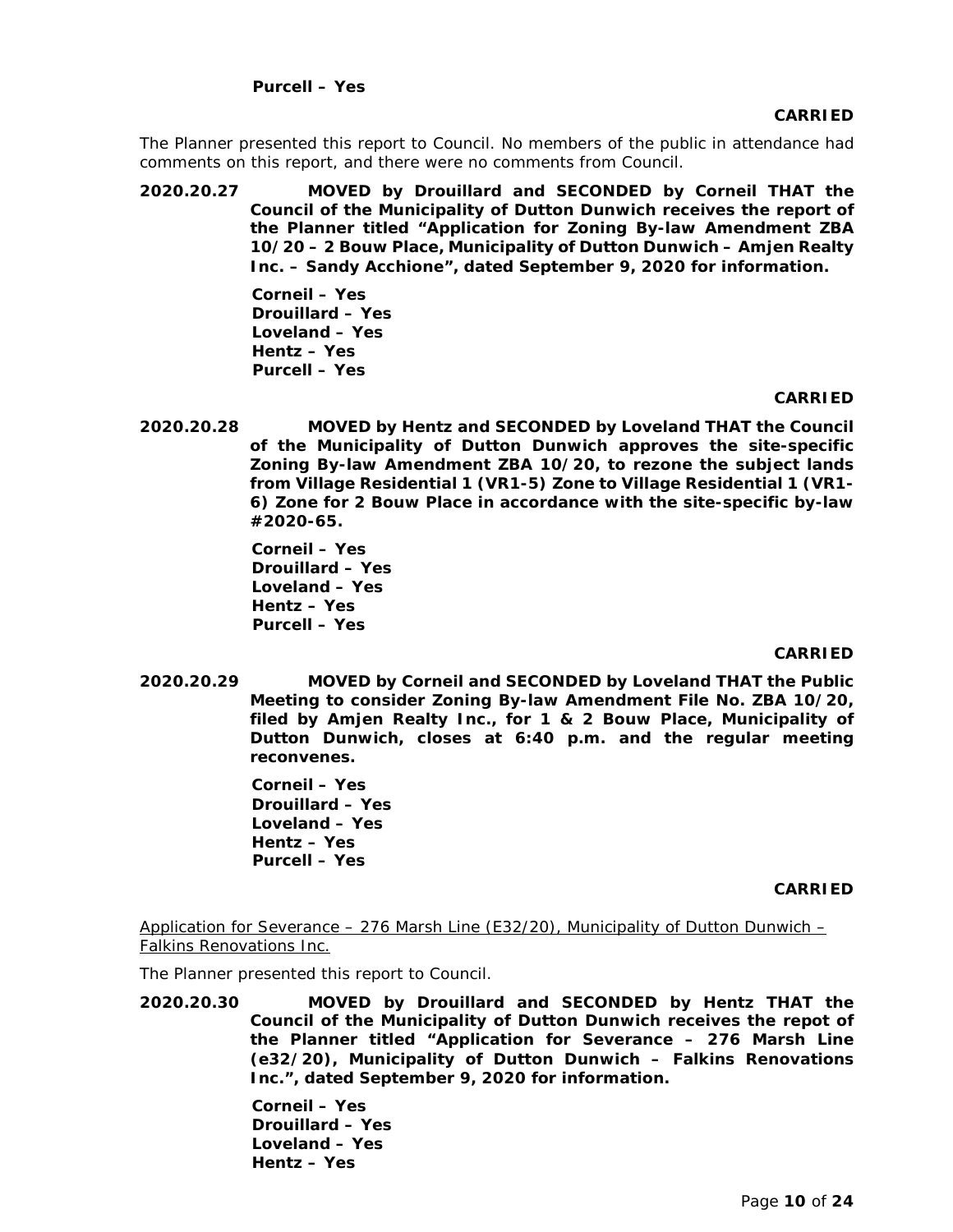- **2020.20.31 MOVED by Corneil and SECONDED by Loveland THAT the Council of the Municipality of Dutton Dunwich recommends approval to the Land Division Committee of the County of Elgin for proposed severance application E32/20 for 276 Marsh Line, Municipality of Dutton Dunwich, provided the following conditions are included:**
	- **a) That proof of access be obtained;**
	- **b) That municipal drain re-apportionments have been completed;**
	- **c) That a mutual drainage agreement (under Section 2 of the Drainage Act) has been provided to provide a legal drainage outlet for the newly created residential lot;**
	- **d) That two (2) hard copies and one (1) digital copy of the registered survey have been provided to the Municipality;**
	- **e) That taxes are to be paid in full;**
	- **f) That all Dutton Dunwich planning applications fees, set out in the Fees By-law, be paid to the Municipality; and**
	- **g) That the solicitor provides an undertaking that a copy of the registered deed for the severed parcel once the transaction has occurred will be provided to the Municipality.**

**Corneil – Yes Drouillard – Yes Loveland – Yes Hentz – Yes Purcell – Yes** 

## **CARRIED**

Review of Dutton Dunwich Public Meeting Notice Requirements under the Planning Act

The Planner presented this report to Council. Councillor Corneil noted that having more documentation on the website is useful as the notice can sometimes be unclear as to what the proposed amendment is. Councillor Corneil inquired if there was a process in place to address residents who state they did not receive the notice. Councillor Loveland inquired about mailing notices to a larger radius of residents. The Planner replied that staff keep a record of who notices were mailed to as part of the submission to LPAT and that in practice notices are sent to a larger radius when it includes a sensitive area. She added that another option is to send notices by registered mail, but it is expensive and time consuming to establish this process.

**2020.20.32 MOVED by Hentz and SECONDED by Loveland THAT the Council of the Municipality of Dutton Dunwich receives the report of the Planner titled "Review of Dutton Dunwich Public Meeting Notice Requirements under the Planning Act", dated September 9, 2020 for information; and**

> **THAT Council provide feedback to Administration on ways to improve communication regarding planning notice requirements.**

**Corneil – Yes Drouillard – Yes Loveland – Yes Hentz – Yes Purcell – Yes** 

**CARRIED**

# **FIRE DEPARTMENT CONTINUED**

Recommendation for Purchase of Rescue Truck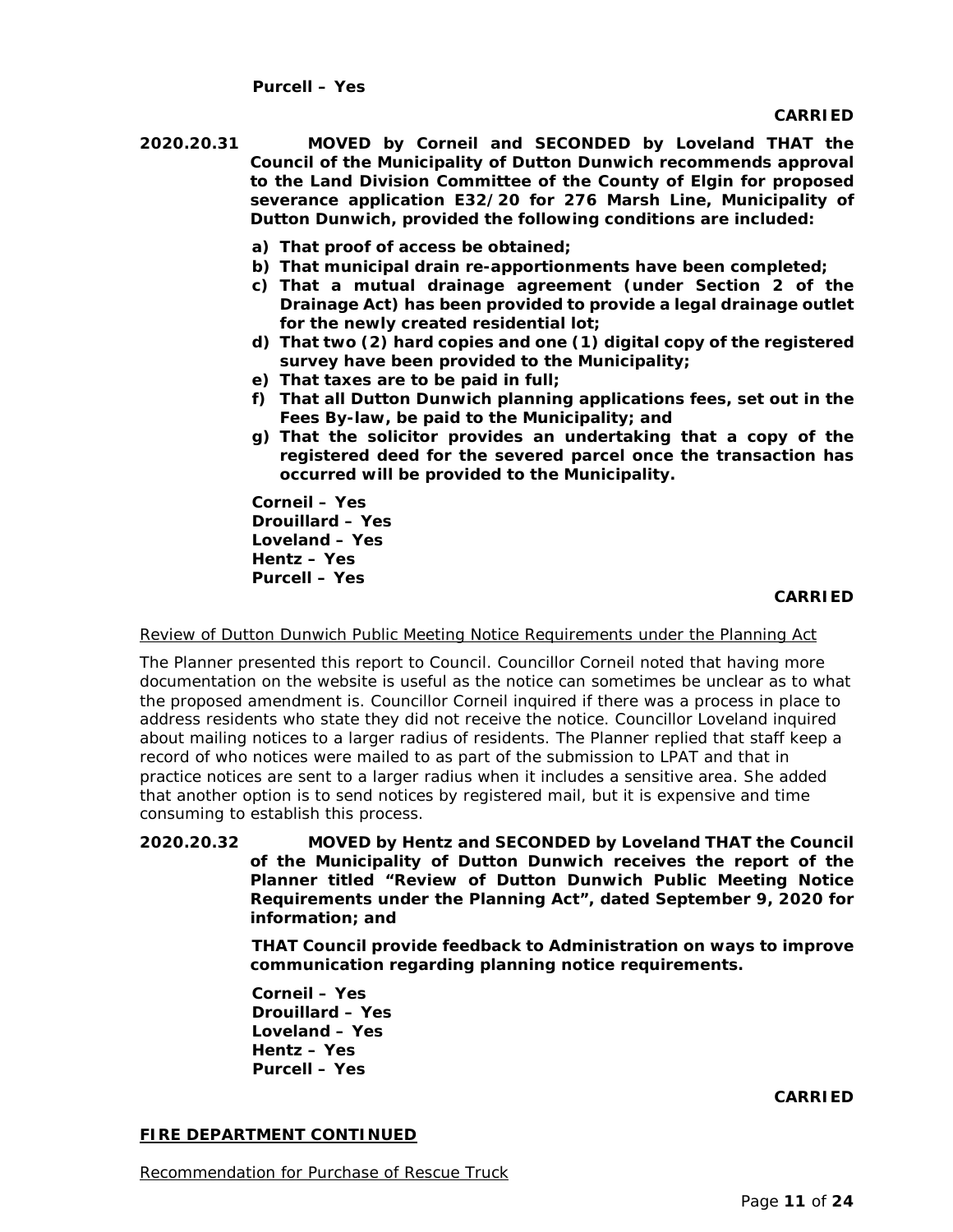The Fire Chief presented this report to Council. The Treasurer noted that the municipality's procurement process stipulates that purchases over \$50,000 proceed through the tender process. He cautioned that it is not likely that the tender process in this situation would result in a lower price and that these vehicles may no longer be available if the process is followed.

# **2020.20.33 MOVED by Hentz and SECONDED by Loveland THAT the Council of the Municipality of Dutton Dunwich receives the report of the Fire Chief titled "Recommendation for Purchase of Rescue Truck", dated September 9, 2020 for information; and**

**THAT Council approves the purchase of the Emergency Vehicle at a price of \$135,000 plus HST using funds currently held in Reserve for Fire Purposes and waives the procurement requirements for purchases greater than \$50,000 in order to fill this immediate need.**

**Corneil – Yes Drouillard – Yes Loveland – Yes Hentz – Yes Purcell – Yes** 

## **CARRIED**

# **Terry Carroll – Elgin St. Thomas Community Fund**

Terry Carroll attended the meeting and explained that the Elgin St. Thomas Community Fund will support the needs of Dutton Dunwich and West Elgin, and there will be no financial commitment by the municipality. Resident, Norma McMillan died in her 100<sup>th</sup> year and the nieces and nephews have established the Norma McMillan Community Fund. He stated that the board will focus on donations for the community fund and that they only look at charitable donations. He reported that Councillor Bonnie Rowe of West Elgin will sit on the board and that West Elgin has agreed to be a donee to the fund.

Mr. Carroll requested that a member of council or resident to sit on the board, for the municipality to be a donee, and that Council liaise with West Elgin for the mutual benefit of both communities and to promote the fund on the municipal website.

# **DRAINAGE DEPARTMENT**

Drainage Superintendent's Monthly Report

**2020.20.34 MOVED by Corneil and SECONDED by Hentz THAT the Council of the Municipality of Dutton Dunwich receives the report of the Drainage Superintendent titled "Monthly Activity Report for August 2020", dated September 9, 2020 for information.**

> **Corneil – Yes Drouillard – Yes Loveland – Yes Hentz – Yes Purcell – Yes**

## **CARRIED**

Municipality of Dutton Dunwich Sign a Petition for Erin Line and the Dude Ranch Hill Under Drainage Act Section 4(1)(c)

The Drainage Superintendent presented this report to Council. The Manager of Roads and Facilities added that the washout creates a large trench every time there is significant rainfall. Deputy Mayor Hentz inquired how many landowners would be affected by this petition. The Drainage superintendent replied 3 land owners plus the Municipality would be affected.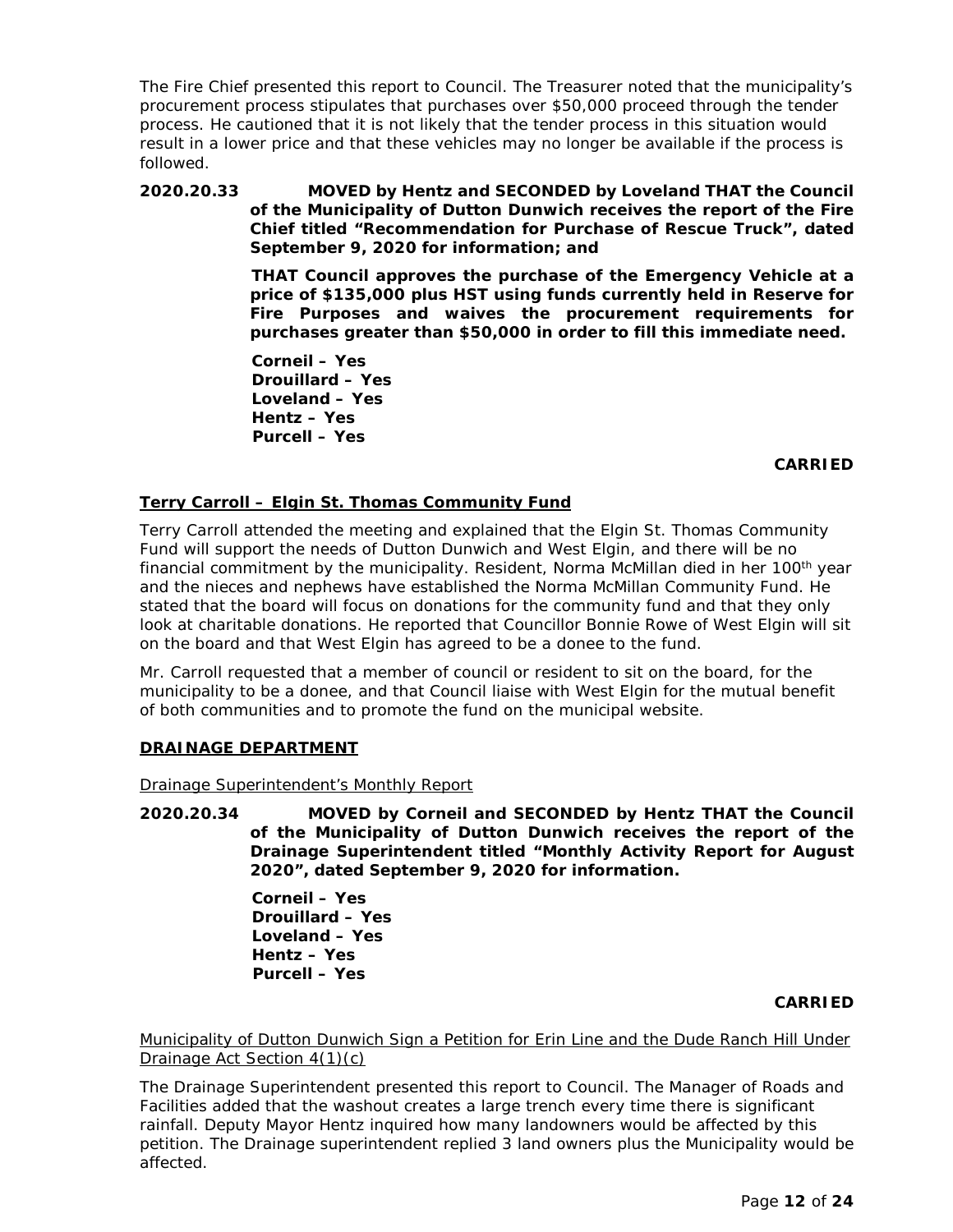**2020.20.35 MOVED by Loveland and SECONDED by Drouillard THAT the Council of the Municipality of Dutton Dunwich receives the report of the Drainage Superintendent titled "Municipality of Dutton Dunwich Sign a Petition for Erin Line and the Dude Ranch Hill Under the Drainage Act Section 4(1)(c)", dated September 9, 2020 for information; and**

> **THAT Council instructs the Manager of Roads and Facilities, Murray Wickerson to sign a Section 4(1)(c) petition under the Drainage Act for Erin Line and the Dude Ranch Hill, the road between Concessions 9 and 10, Lots 24 and A under the Drainage Act Section 4(1)(c).**

**Corneil – Yes Drouillard – Yes Loveland – Yes Hentz – Yes Purcell – Yes** 

## **CARRIED**

Landowner Request to Investigate Ways to Encourage Contractors to Construct Drains Within the Time Specified on the Tender

Councillor Corneil stated that she believes that penalty clauses are unenforceable.

**2020.20.36 MOVED by Hentz and SECONDED by Drouillard THAT the Council of the Municipality of Dutton Dunwich receives the report of the Drainage Superintendent titled "Landowner Request to Investigate Ways to Encourage Contractors to Construct Drains Within the Time Specified on the Tender", dated September 9, 2020 for information; and**

> **THAT Council continues to allow tenders for Municipal drain construction without specified construction completion deadlines and penalties for contractor non-compliance with the deadline; and**

> **FURTHER THAT Council instructs the Treasurer to proceed with tendering the Municipal drain projects on file if necessary.**

**Corneil – Yes Drouillard – Yes Loveland – Yes Hentz – Yes Purcell – Yes** 

#### **CARRIED**

# Landowner Request for a Mutual Agreement Drain

The Drainage Superintendent presented this report to Council. The Manager of Roads and Facilities added that the existing drain on the south side is flowing very slowly and is flowing from the ditch onto private property. He supports the request for a mutual drain agreement as long as there is a catch basin installed.

**2020.20.37 MOVED by Loveland and SECONDED by Corneil THAT the Council of the Municipality of Dutton Dunwich receives the report of the Drainage Superintendent titled "Landowner Request for a Mutual Agreement Drain", dated September 9, 2020 for information; and**

> **THAT Council instructs the Manager of Roads and Facilities and the Drainage Superintendent to investigate with the landowner the possibility of entering into a mutual agreement drain with the owner of Part Lots 16 & 17, Concession 4; and**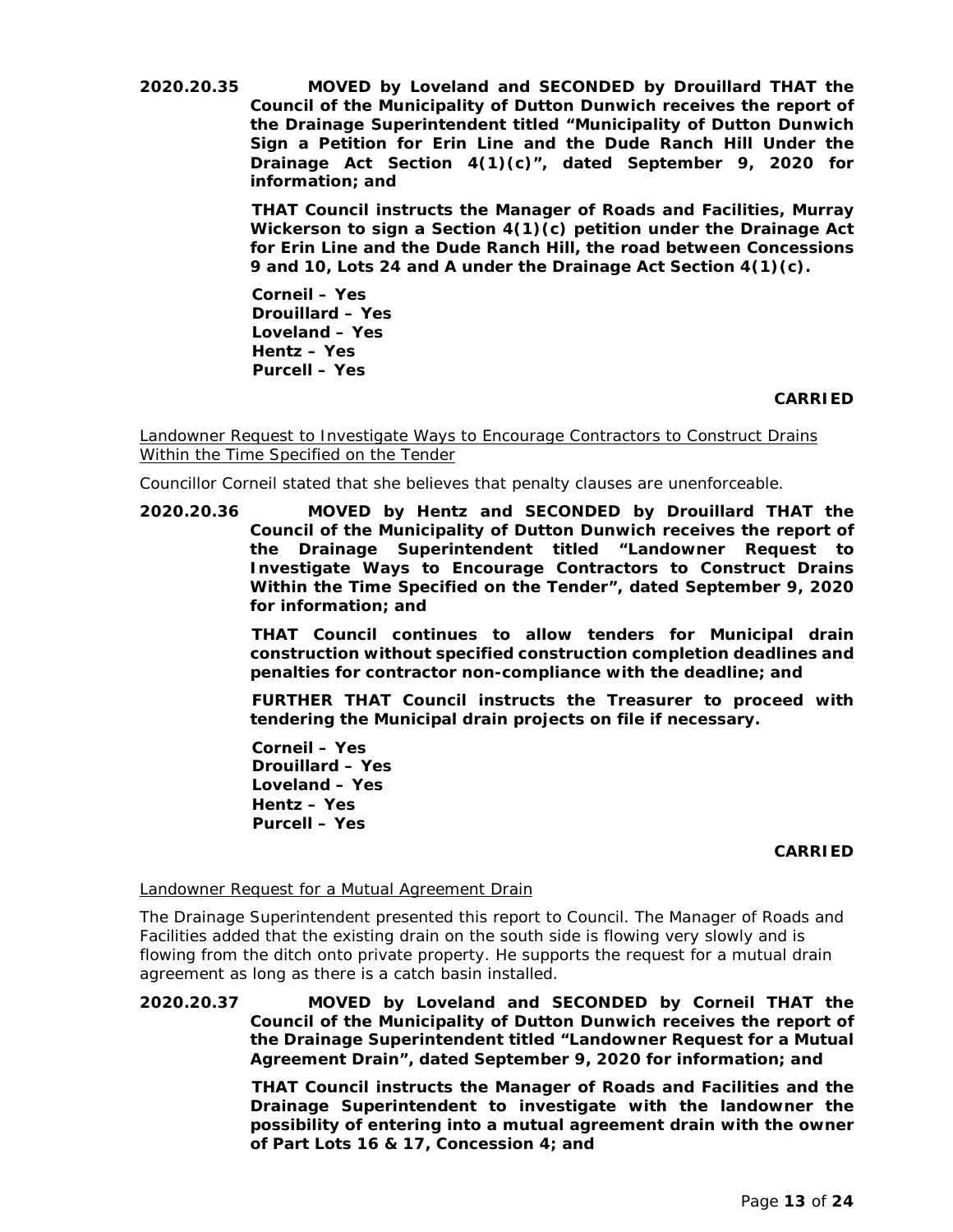**THAT the owner in Concession Gore on the south side of Aberdeen Line be contacted to determine whether they wish to participate with the addition of a road crossing and catch basin on the south side of the road; and**

**THAT if the affected landowner(s) wishes to proceed, then staff will proceed with the preparation of a draft mutual agreement drain for Council's review and decision on whether to proceed.** 

**Corneil – Yes Drouillard – Yes Loveland – Yes Hentz – Yes Purcell – Yes** 

**CARRIED**

Appoint the Engineer for the Brown Drain Upper Branches

**2020.20.38 MOVED by Corneil and SECONDED by Drouillard THAT the Council of the Municipality of Dutton Dunwich appoints Spriet Associates to prepare the necessary reports for the drainage request for improvement to the Brown Drain Upper Branches filed by Erin and Abigail Johnson; and**

> **THAT notice of Council's decision to appoint the Engineer be sent to the requester, LTVCA, OMAFRA and Spriet Associates.**

**Corneil – Yes Drouillard – Yes Loveland – Yes Hentz – Yes Purcell – Yes** 

## **CARRIED**

## **CORRESPONDENCE**

- a) **City of Port Colborne** Endorsement of Bill 164 Protecting Vulnerable Persons in Supportive Living Accommodation Act, 2019
- **2020.20.39 MOVED by Drouillard and SECONDED by Loveland THAT the Council of the Municipality of Dutton Dunwich supports the resolution by the City of Port Colborne endorsing Bill 164: Protecting Vulnerable Persons in Supporive Living Accommodation Act, 2019; and**

**THAT this resolution be forwarded to Karen Vecchio, MP, Jeff Yurek, Mpp and the City of Port Colborne.** 

**Corneil – Yes Drouillard – Yes Loveland – Yes Hentz – Yes Purcell – Yes** 

#### **CARRIED**

- b) **Jeff Yurek, MPP** Letter to the Solicitor General to Gift the Dutton O.P.P. Station to the Municipality of Dutton Dunwich
- **2020.20.40 MOVED by Hentz and SECONDED by Corneil THAT correspondence item 13.b) from Jeff Yurek, MPP be received and filed.**

**Corneil – Yes Drouillard – Yes**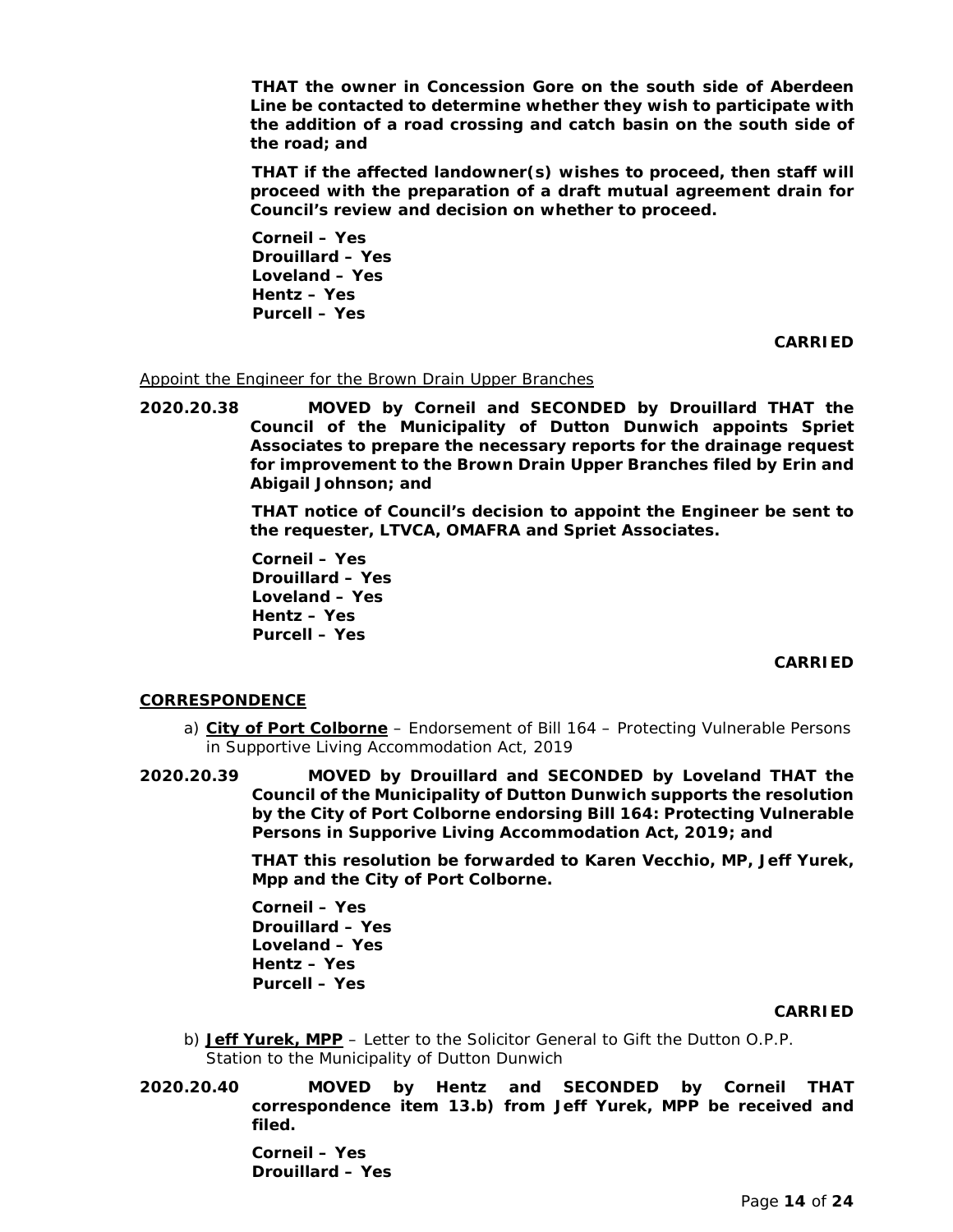**Loveland – Yes Hentz – Yes Purcell – Yes** 

**CARRIED**

- c) **West Elgin Community Health Centre** Community Wide Food Drive, September 26<sup>th</sup>
- **2020.20.41 MOVED by Corneil and SECONDED by Drouillard THAT the Council of the Municipality of Dutton Dunwich supports the proposed Community Wide Food Drive in Dutton Dunwich and West Elgin to be held on September 26, 2020 by the West Elgin Community Health Centre.**

**Corneil – Yes Drouillard – Yes Loveland – Yes Hentz – Yes Purcell – Yes** 

## **CARRIED**

**2020.20.42 MOVED by Loveland and SECONDED Hentz THAT relevant correspondence was reviewed.**

> **Corneil – Yes Drouillard – Yes Loveland – Yes Hentz – Yes Purcell – Yes**

## **CARRIED**

# **CONSENT AGENDA**

Consent Correspondence

- a) **Libro Credit Union** Response to Elgin County Community. Safety and Wellbeing Plan
- b) **Township of Puslinch** Resolution of Support for COVID-19 Funding for Local Municipalities to Assist Social Cultural, Service Club, and Minor Sporting **Organizations**
- c) **Village of Merrickville-Wolford** Update on Progress with the Ministry re: Provincially Significant Wetlands Designations

## Committee Reports

- By-Law Enforcement
- Community Policing Committee
- Cultural Heritage Committee
- Dutton Dunwich Senior's
- Economic Development Committee
- Elgin Phragmites Working Group
- Elgin-St. Thomas Municipal Association
- Emergency Management
- Fire Department
- Healthy Communities Partnership
- Iona Park Committee
	- o August 20, 2020 meeting minutes
- Lower Thames Valley Conservation Authority
- Occupational Health and Safety
- Recreation Committee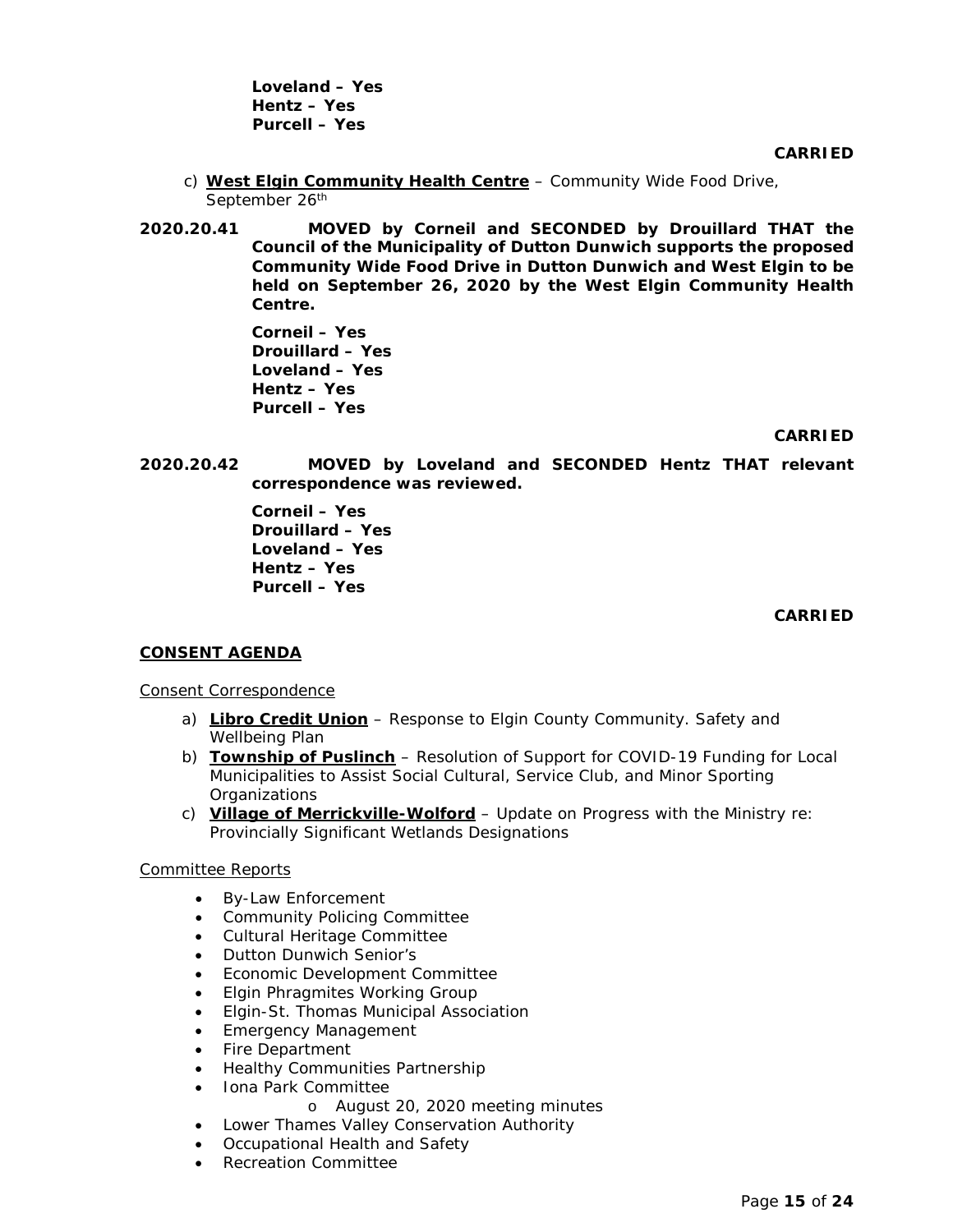- Shoreline Management Report
- Source Protection Authority
- Trans Canada Trail
- Tri County Committee
- West Elgin Community Centre Board of Management
	- o August 12, 2020 meeting minutes

# **2020.20.43 MOVED by Hentz and SECONDED by Drouillard THAT the items on the Consent Agenda be approved.**

**Corneil – Yes Drouillard – Yes Loveland – Yes Hentz – Yes Purcell – Yes** 

**CARRIED**

# **CLERK'S REPORT**

By-law #2020-61 – Temporarily Closing Unopened Road Allowance – Church Street East of Gunn Street

The Clerk presented this report to Council.

**2020.20.44 MOVED by Drouillard and SECONDED by Purcell THAT the Council of the Municipality of Dutton Dunwich receives the report of the Clerk titled "By-law 2020-61 – Temporarily Closing Unopened Road Allowance – Church Street East of Gunn Street", dated September 9, 2020 for information.** 

> **Corneil – Drouillard – Yes Loveland – Hentz – Purcell - Yes**

## **CARRIED**

## Update on the Iona Park and Playground Proposal

The Clerk presented this report to Council. Councillor Loveland reported that the Iona Park Committee discussed a request to the County of Elgin to lower the speed limit on Iona Road in Iona. Councillor Loveland added that the playground will be entirely on the Iona Hall property and that the Prince Street road allowance will be greenspace.

Council directed staff to request the speed limit be lowered on Iona road in Iona and Iona Station.

## **2020.20.45 MOVED by Drouillard and SECONDED by Loveland THAT the Council of the Municipality of Dutton Dunwich receives the report of the Clerk titled "Update on the Iona Park and Playground Proposal", dated September 9, 2020 for information; and**

**THAT Council direct staff to commence the process of closing the portion of road allowance, being part of Prince Street and having PIN #35136-0220, as prescribed in the Municipality's Sale and Other Disposition of Land By-law #2019-61.**

**Corneil – Yes Drouillard – Yes Loveland – Yes Hentz – Yes Purcell – Yes**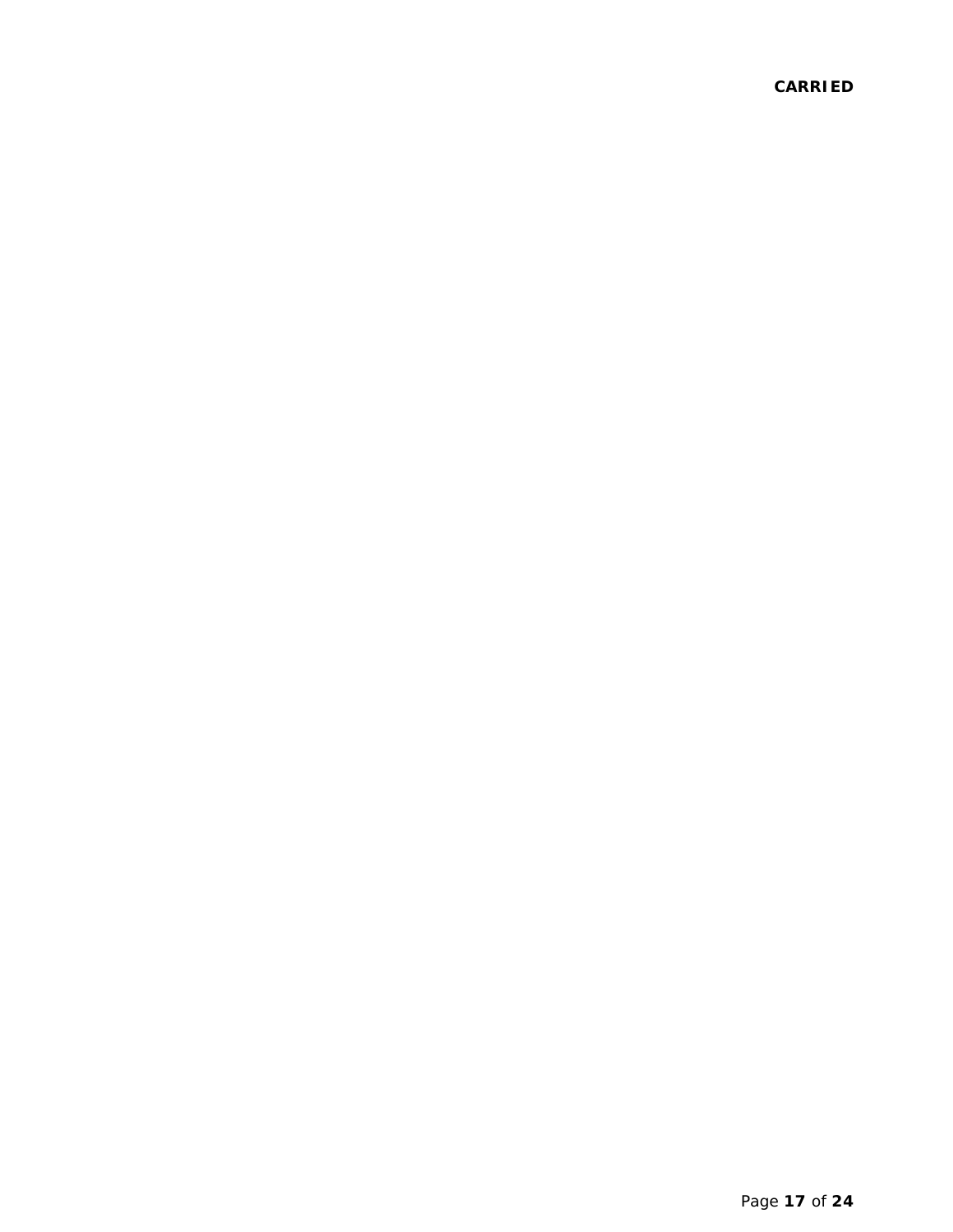## **TREASURER'S REPORT**

### Water Financial Plan

The Treasurer presented this report to Council

**2020.20.46 MOVED by Drouillard and SECONDED by Hentz THAT the Council of the Municipality of Dutton Dunwich receives the report of the Treasurer titled "Water Financial Plan", dated September 9, 2020 for information; and**

> **THAT Council approve the Water Financial Plan #047-101 in accordance with Ontario Regulation 453/07, indicating that as a result of this plan, the Corporation of the Municipality of Dutton Dunwich, being the Operating Authority, is financially viable and sustainable.**

**Corneil – Yes Drouillard – Yes Loveland – Yes Hentz – Yes Purcell – Yes** 

**CARRIED**

## ICIP Application Options

The Treasurer presented this report to Council.

**2020.20.47 MOVED by Corneil and SECONDED by Loveland THAT the Council of the Municipality of Dutton Dunwich receives the report of the Treasurer titled "ICIP Application Options", dated September 9, 2020 for information.** 

> **Corneil – Yes Drouillard – Yes Loveland – Yes Hentz – Yes Purcell – Yes**

## **CARRIED**

## Landfill Fee and Schedule Update

The Treasurer presented this report to Council. Notice will be circulated, and information will be available from staff at the landfill.

**2020.20.48 MOVED by NAME and SECONDED by NAME THAT the Council of the Municipality of Dutton Dunwich receives the report of the Treasurer titled "Landfill Fee and Schedule Update", dated September 9, 2020 for information; and**

> **THAT Council approve the resumption of the "Large Item Dumping Fee" effective September 23, 2020; and**

> **THAT Council approve the revised landfill operating hours as follows:**

**1st and 3rd Saturday each month 8:00am to 5:00pm 2nd, 4th and 5th Saturday each month 8:00am to 12:00pm Tuesdays and Thursdays from 8:00am to 10:00am**

**Corneil – Yes Drouillard – Yes Loveland – Yes Hentz – Yes Purcell – Yes**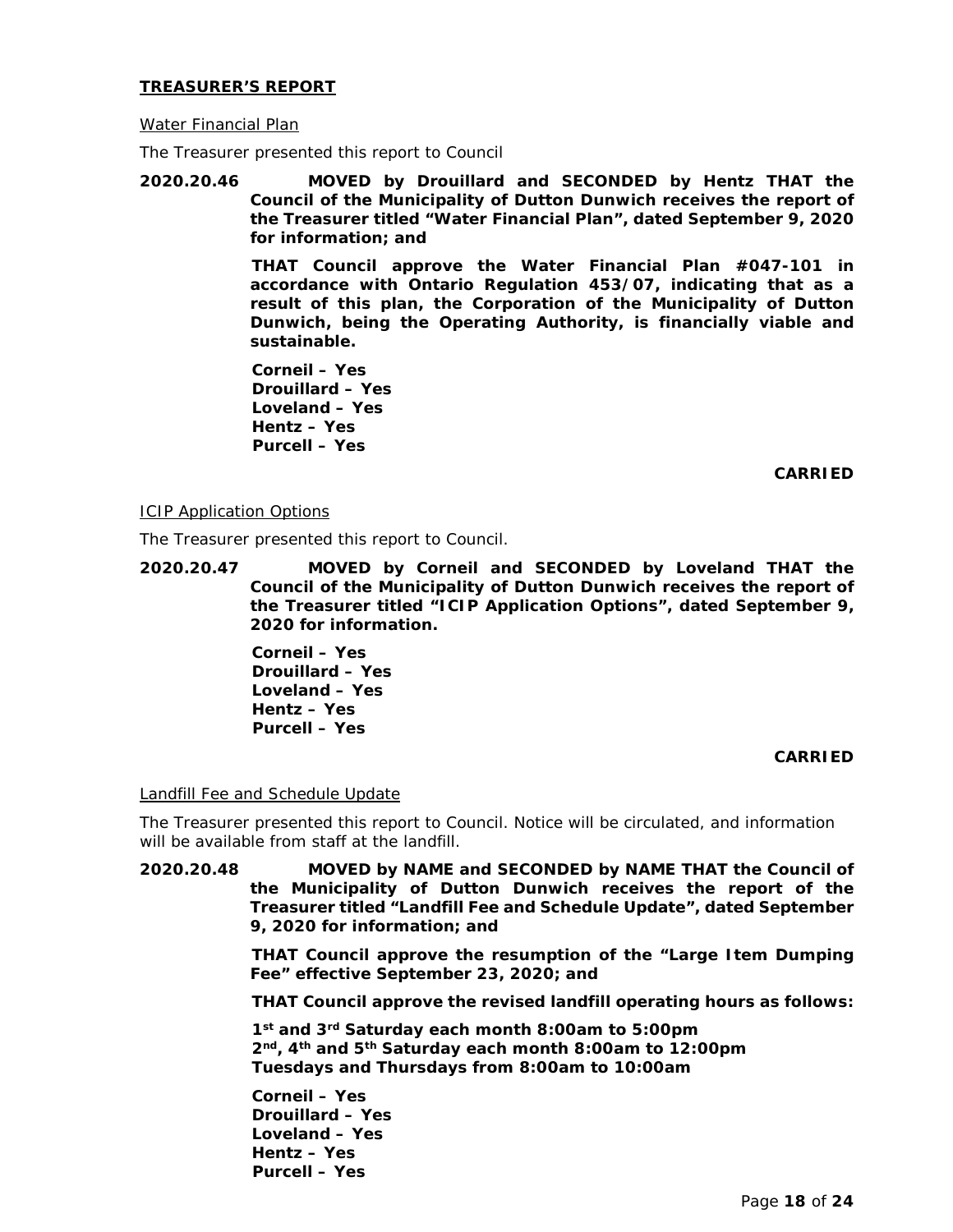Budget to Actual August 2020

The Treasurer presented this report to Council.

**2020.20.49 MOVED by Loveland and SECONDED by Drouillard THAT the Council of the Municipality of Dutton Dunwich receives the report of the Treasurer titled "Budget to Actual August 2020", dated September 9, 2020 for information.**

> **Corneil – Yes Drouillard – Yes Loveland – Yes Hentz – Yes Purcell – Yes**

> > **CARRIED**

Elgin-St. Thomas Community Fund

The Treasurer presented this report to Council.

**2020.20.50 MOVED by Corneil and SECONDED by Hentz THAT the Council of the Municipality of Dutton Dunwich receives the report of the Treasurer titled "Elgin-St. Thomas Community Fund", dated September 9, 2020 for information; and**

> **THAT Council hereby support the creation of the Dutton Dunwich West Elgin Community Fund; and**

> **THAT Council agree to act as a qualified done, should the need arise, for the Dutton Dunwich West Elgin Community Fund; and**

> **THAT Council liaise with West Elgin for the mutual benefit of both communities; and**

> **THAT Council direct staff to promote the fund on the Municipal website; and**

> **THAT Council appoints Councillor Corneil as representative to sit on this committee.**

**Corneil – Yes Drouillard – Yes Loveland – Yes Hentz – Yes Purcell – Yes** 

**CARRIED**

#### **UNFINISHED BUSINESS**

COVID-19 Pandemic

**2020.20.51 MOVED by Corneil and SECONDED by Drouillard THAT the Council of the Municipality of Dutton Dunwich receives the following Municipal Emergency Control Group (MECG) meeting minutes for the COVID-19 Pandemic, for information:**

**MECG meeting #19 held on September 3, 2020**

**Corneil – Yes Drouillard – Yes Loveland – Yes Hentz – Yes**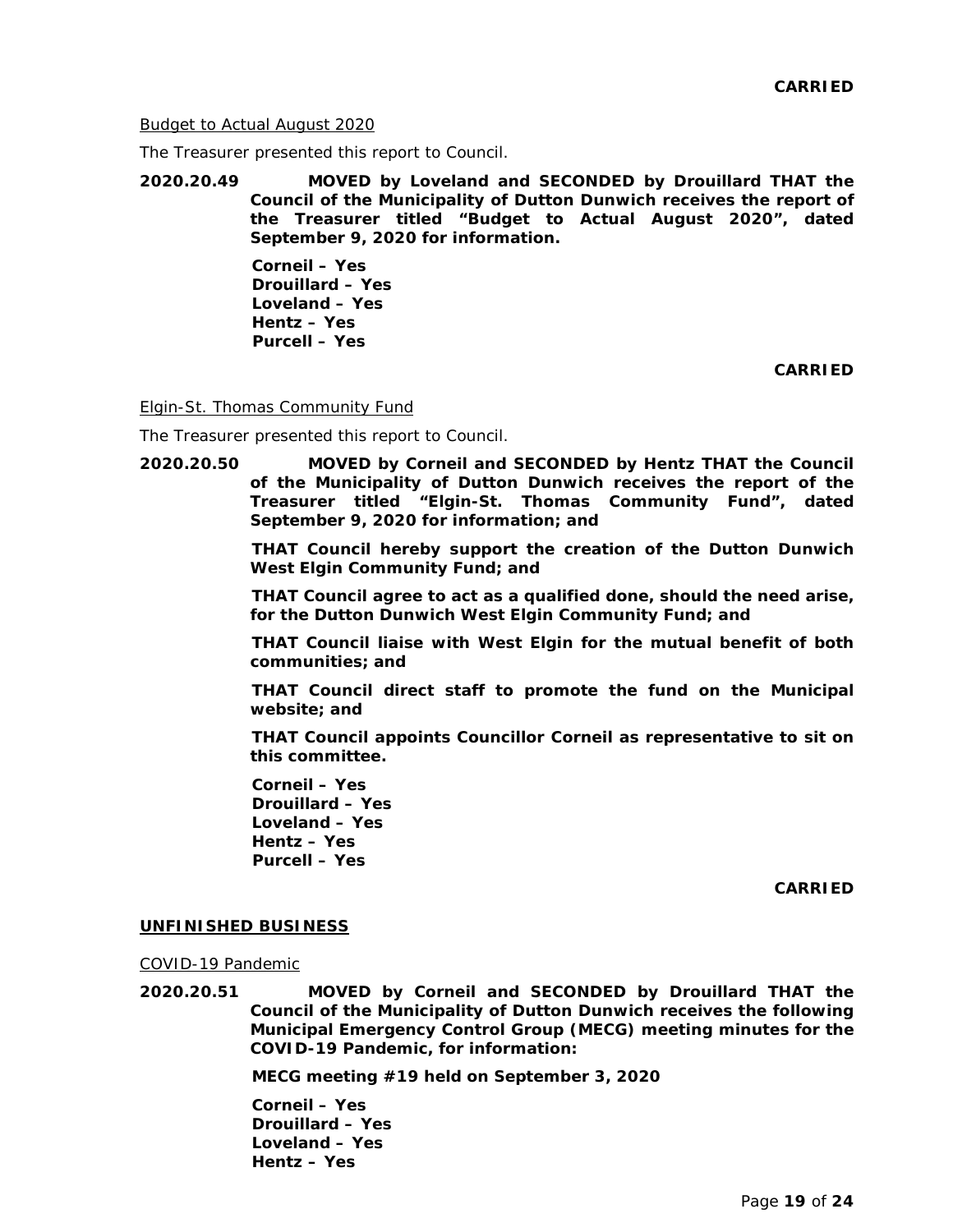**CARRIED**

**2020.20.52 MOVED by Hentz and SECONDED by Corneil THAT the Council of the Municipality of Dutton Dunwich receives the report of the Archival/Records and Clerk's Assistant titled "COVID-19 Pandemic 0 Municipal Emergency Control Group (MECG) Update", dated September 9, 2020 for information; and**

> **THAT Council supports the proposal of the County Control Group in cancelling in-person Fall and Winter events including Remembrance Day and the Santa Claus Parade; and**

> **THAT Council directs staff to continue investigating alternative, virtual ways to hold these events.**

**Corneil – Yes Drouillard – Yes Loveland – Yes Hentz – Yes Purcell – Yes** 

**CARRIED**

## Iona Road Speed Limit

**2020.20.53 MOVED by Loveland and SECONDED by Corneil THAT the Council of the Municipality of Dutton Dunwich directs staff to submit a request to Elgin County Council to reduce the speed limit to 50 km/h on Iona Road in the Hamlets of Iona and Iona Station.**

> **Corneil – Yes Drouillard – Yes Loveland – Yes Hentz – Yes Purcell – Yes**

> > **CARRIED**

# **NEW BUSINESS**

None.

## **ANNOUNCEMENTS**

## SWIFT Announcement – verbal

Mayor Purcell announced that this project was started by the Wardens of Southwestern Ontario to provide internet to rural areas. SWIFT now has the full support of the Province to provide accessible internet access to rural communities in Southwestern Ontario.

## **CLOSED SESSION**

- **2020.20.54 MOVED by Loveland and SECONDED by Hentz THAT the Council for the Municipality of Dutton Dunwich now moves into a session of the meeting that shall be closed to the public at 8:17 pm, in accordance with Section 239 (2) of the Municipal Act, S.O. 2001, c.25 for discussion of the following matters:**
	- **a) Personal matter about an identifiable individual – s. 239(2)(b) of the Municipal Act**
	- **b) The security of Property of the Municipality – s. 239(2)(a) of the Municipal Act**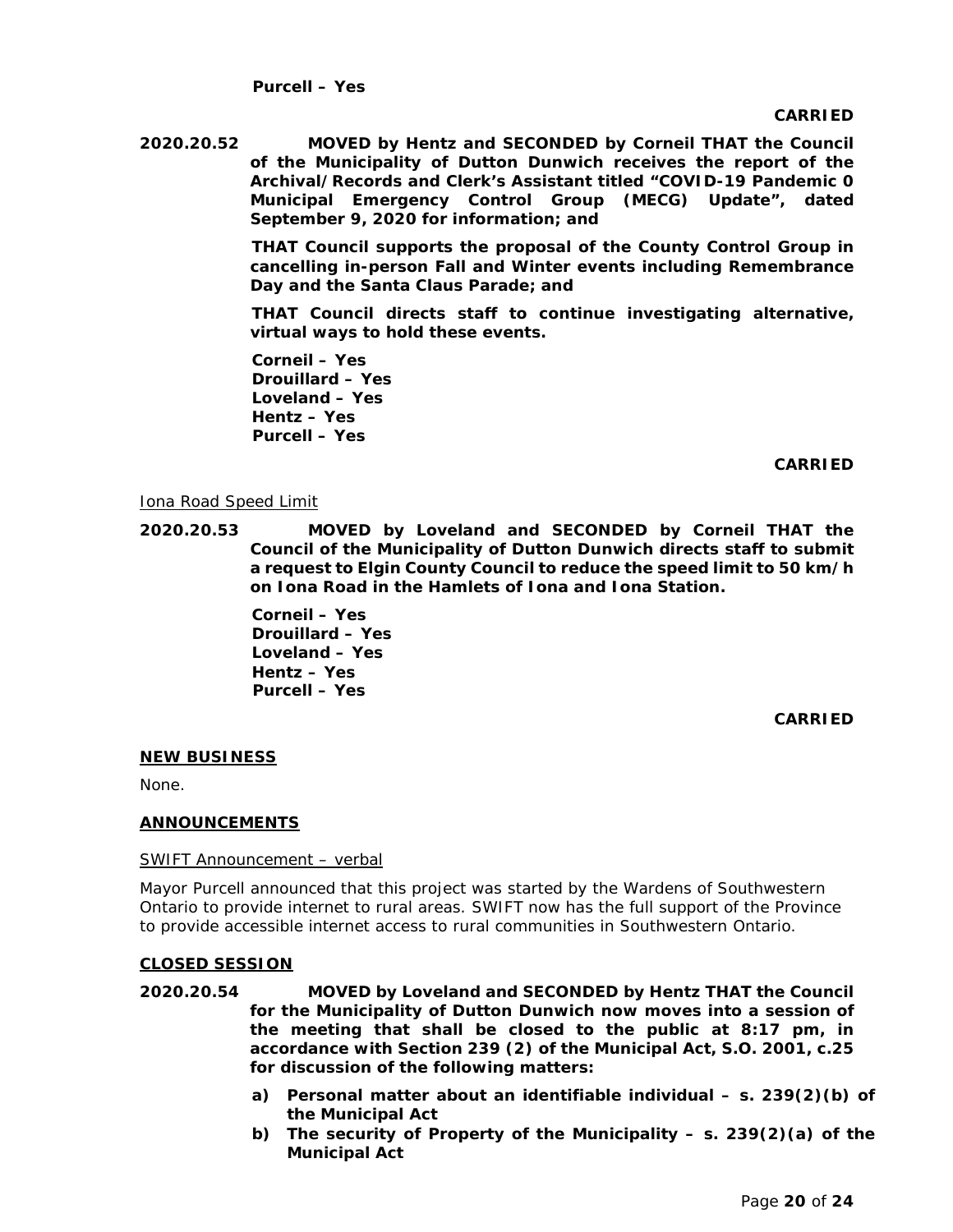- **c) Personal matter about an identifiable individual – s. 239(2)(b) of the Municipal Act**
- **d) A proposed or pending acquisition or disposition of land by the municipality – s. 239(2)(c) of the Municipal Act**
- **e) The security of the property of the municipality – s.239(2)(a) of the Municipal Act**
- **f) Advice that is subject to solicitor-client privilege, including communications necessary for that purpose – s. 239(2)(f) of the Municipal Act**

**Corneil – Yes Drouillard – Yes Loveland – Yes Hentz – Yes Purcell – Yes** 

## **CARRIED**

**2020.20.55 MOVED by Drouillard and SECONDED by Corneil THAT the Council for the Municipality of Dutton Dunwich hereby comes out of the closed session of the meeting at 9:06 p.m., and the regular meeting reconvenes.**

> **Corneil – Yes Drouillard – Yes Loveland – Yes Hentz – Yes Purcell – Yes**

## **CARRIED**

## **RISE AND REPORT - OPEN**

**2020.20.56 MOVED by Hentz and SECONDED by Drouillard THAT the Council of the Municipality of Dutton Dunwich adopts the confidential resolution CL 2020-17 moved in the closed session.** 

> **Corneil – Yes Drouillard – Yes Loveland – Yes Hentz – Yes Purcell – Yes**

## **CARRIED**

## a) Personal matter about an identifiable individual

**2020.20.57 MOVED by Loveland and SECONDED by Hentz THAT regarding closed session item a) personal matter about an identifiable individual – s. 239(2)(b), that staff proceed as directed by Council.**

> **Corneil – Yes Drouillard – Yes Loveland – Yes Hentz – Yes Purcell – Yes**

#### **CARRIED**

## b) The security of property of the municipality

**2020.20.58 MOVED by Loveland and SECONDED by Hentz THAT regarding closed session item b) security of property of the municipality – s. 239(2)(a) of the Municipal Act, that staff proceed as directed by Council.**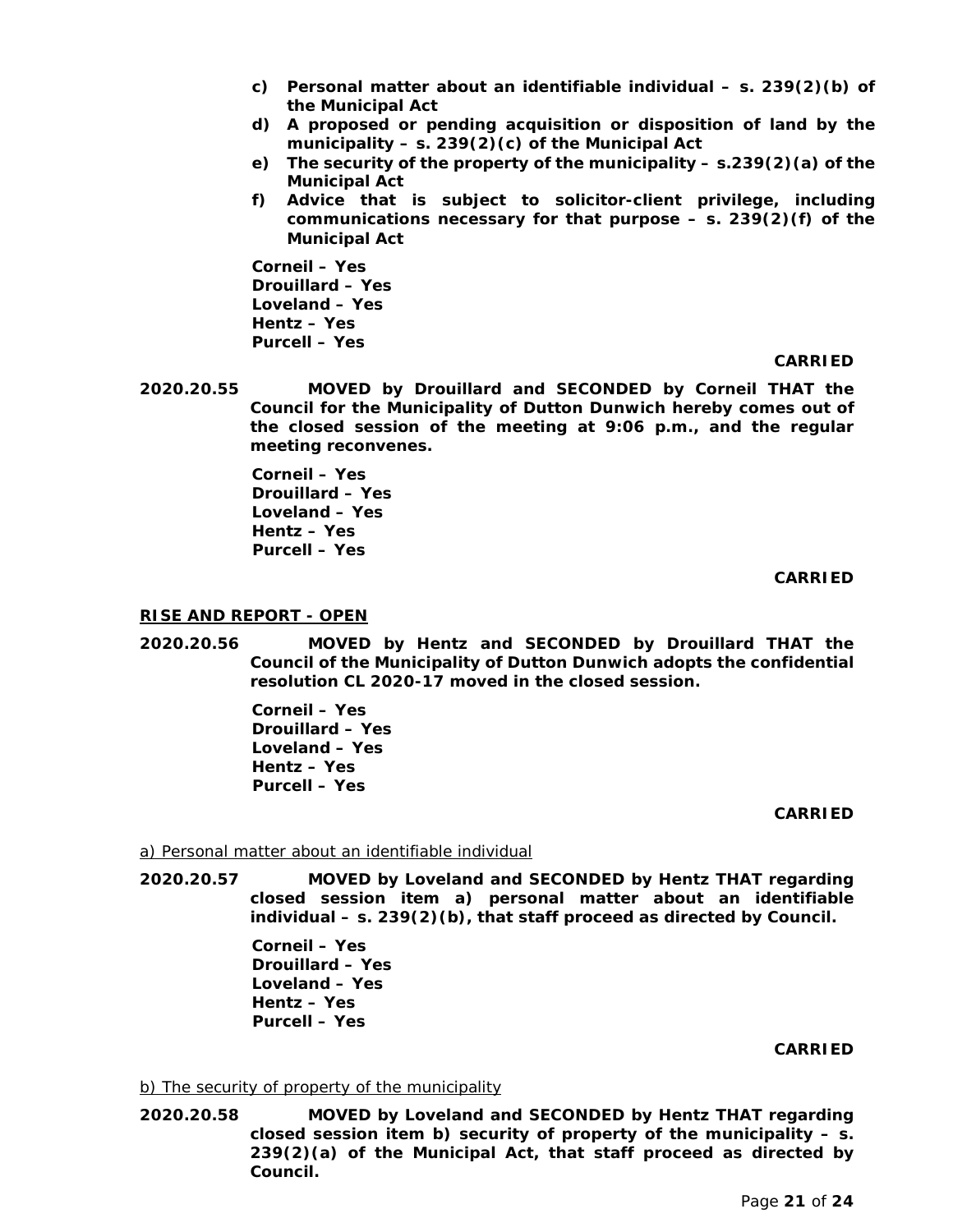**Corneil – Yes Drouillard – Yes Loveland – Yes Hentz – Yes Purcell – Yes** 

**CARRIED**

### c) Personal matter about an identifiable individual

**2020.20.59 MOVED by Drouillard and SECONDED by Loveland THAT regarding closed session item c) personal matter about an identifiable individual – s. 239(2)(b), that staff proceed as directed by Council.** 

> **Corneil – Yes Drouillard – Yes Loveland – Yes Hentz – Yes Purcell – Yes**

> > **CARRIED**

### d) A proposed or pending acquisition or disposition of land by the municipality

**2020.20.60 MOVED by Corneil and SECONDED by Hentz THAT regarding closed session item d) a proposed or pending acquisition or disposition of land by the municipality – s. 239(2)(c), that staff proceed as directed by Council.** 

> **Corneil – Yes Drouillard – Yes Loveland – Yes Hentz – Yes Purcell – Yes**

> > **CARRIED**

## e) The security of the property of the municipality

**2020.20.61 MOVED by Hentz and SECONDED by Drouillard THAT regarding closed session item e) the security of the municipality – s. 239(2)(a), that staff proceed as directed by Council.** 

> **Corneil – Yes Drouillard – Yes Loveland – Yes Hentz – Yes Purcell – Yes**

#### **CARRIED**

f) Advice that is subject to solicitor-client privilege, including communications necessary for that purpose

**2020.20.62 MOVED by Drouillard and SECONDED by Purcell THAT regarding closed session item f) advice that is subject to solicitor-client privilege, including communications necessary for that purpose – s. 239(2)(f), that staff proceed as directed by Council.** 

> **Corneil – Drouillard – Yes Loveland – Hentz – Purcell – Yes**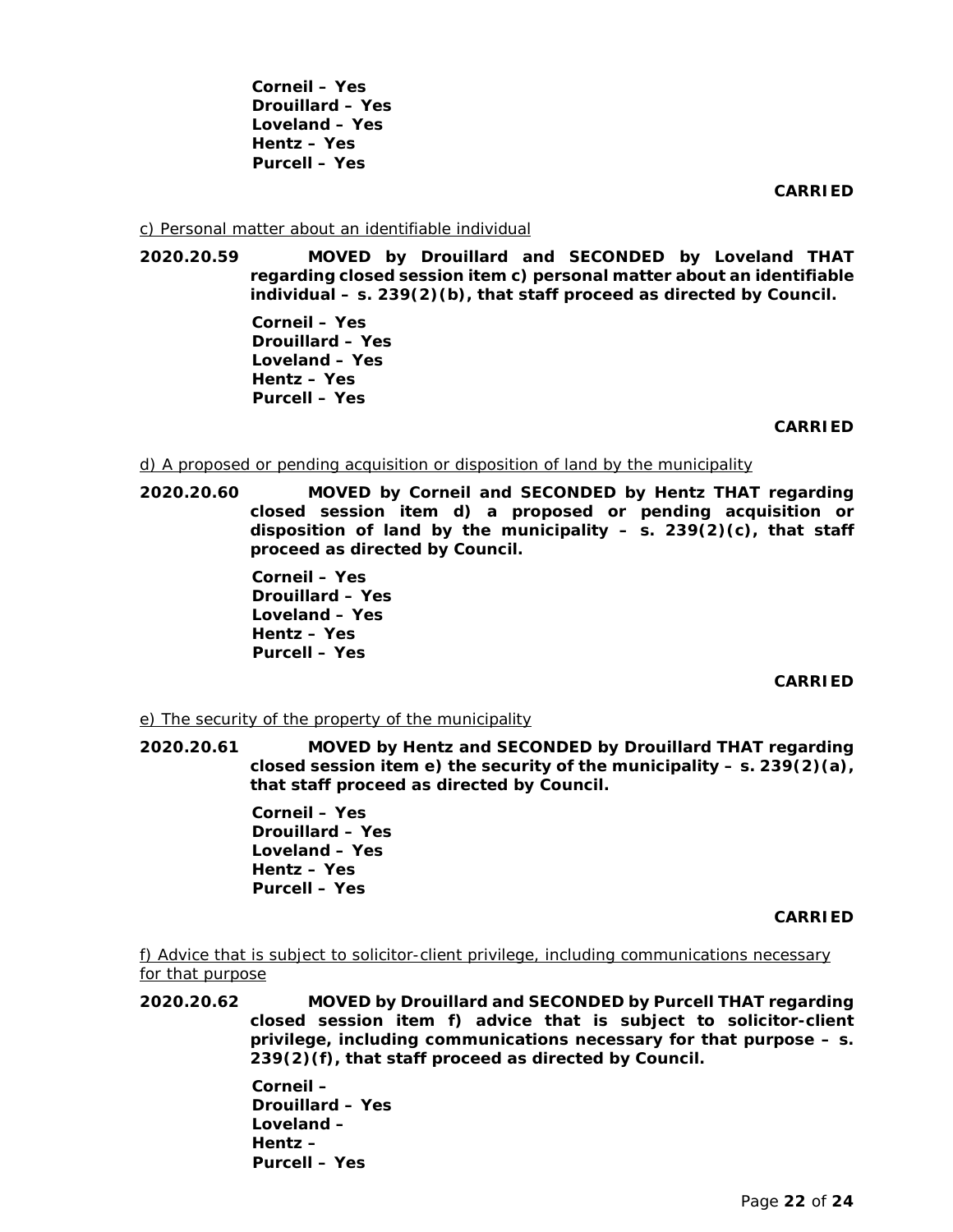### **PROPOSED BY-LAWS**

**2020.20.63 MOVED by Hentz and SECONDED by Corneil THAT By-law #2020-62, being a by-law to amend by-law #2004-24 as it effects a parcel of land situated in Concession 5 North of A, Part of Lot 12, municipally known as 29548 Pioneer Line, filed by the Estate of Larry Albert Hull – Executors Mike Hull and Patricia Van Vugt, be read a first, second and third time and passed.**

> **Corneil – Yes Drouillard – Yes Loveland – Yes Hentz – Yes Purcell – Yes**

#### **CARRIED**

**2020.20.64 MOVED by Loveland and SECONDED by Drouillard THAT By-law #2020-63, being a by-law to amend by-law #2004-24 as it effects a parcel of land municipally known as 7 Wallace Street, filed by Ron and Heather Lehman, be read a first, second and third time and passed.**

> **Corneil – Yes Drouillard – Yes Loveland – Yes Hentz – Yes Purcell – Yes**

#### **CARRIED**

**2020.20.65 MOVED by Loveland and SECONDED by Hentz THAT By-law #2020-64, being a by-law to amend by-law #2004-24 as it effects a parcel of land municipally known as 33220 Talbot Line, filed by Justin and Sara Haasen, be read a first, second and third time and passed.**

> **Corneil – Yes Drouillard – Yes Loveland – Yes Hentz – Yes Purcell – Yes**

#### **CARRIED**

**2020.20.66 MOVED by Hentz and SECONDED by Drouillard THAT By-law #2020-65, being a by-law to amend by-law #2004-24 as it effects land known municipally as 1 & 2 Bouw Street, filed by Amjen Realty Inc. – Sandy Acchione, be read a first, second and third time and passed.** 

> **Corneil – Yes Drouillard – Yes Loveland – Yes Hentz – Yes Purcell – Yes**

#### **CARRIED**

**2020.20.67 MOVED by Loveland and SECONDED by Drouillard THAT By-law #2020-67, being a by-law to amend by-law #2004-24 as it effects a parcel of land situated in Concession A, Part of Lot 13, filed by Brokenshire Farms, be read a first, second and third time and passed.** 

**Corneil – Yes**